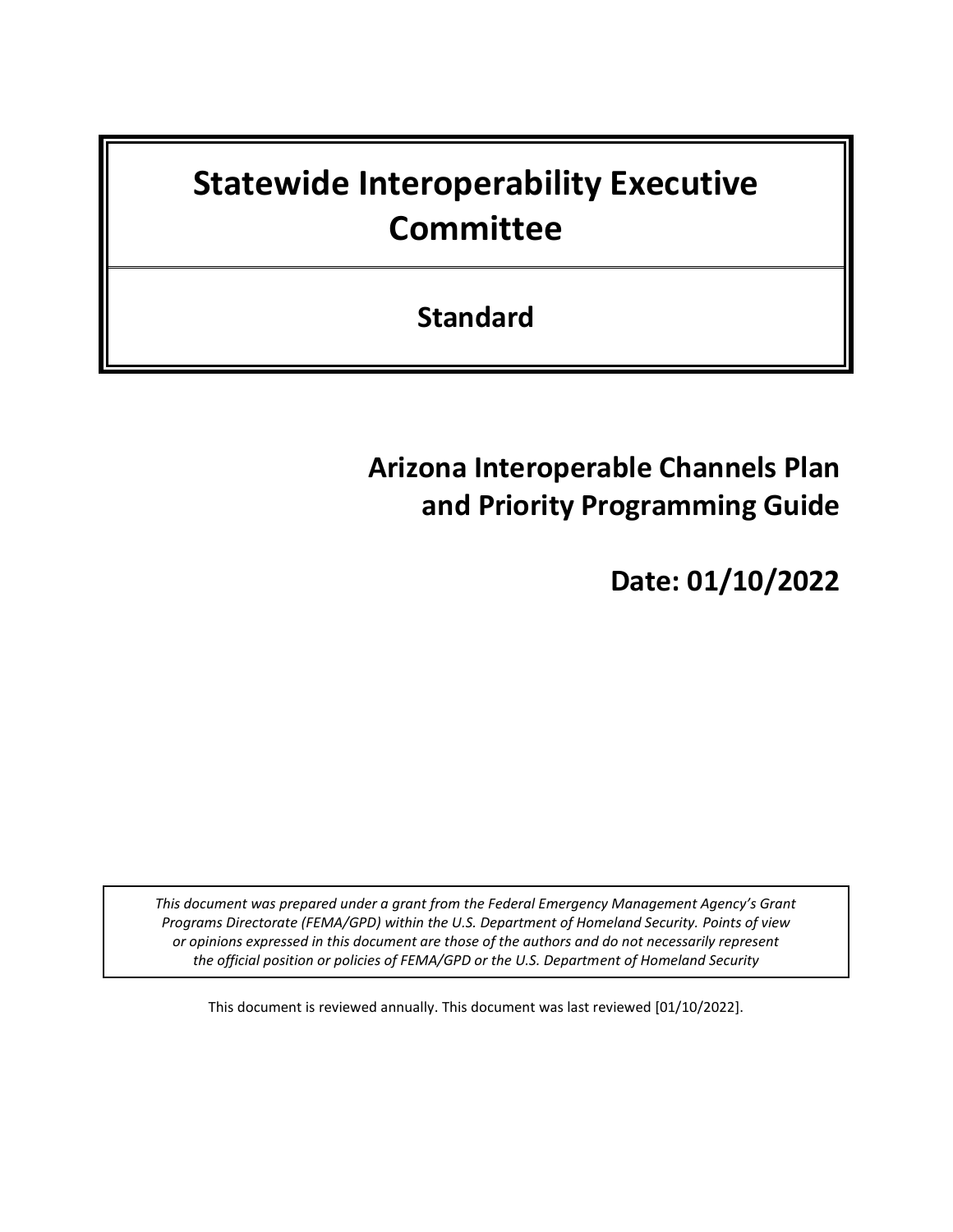# **Record of Changes**

This Record of Changes is used to record revisions to this document, including a brief description of the changes made, the date the changes went into effect by approval of the SIEC, and the appropriate contact.

| <b>Change No.</b>          | Date       | <b>Description</b>                                                                                                                                                                                                                         | <b>Contact</b> |
|----------------------------|------------|--------------------------------------------------------------------------------------------------------------------------------------------------------------------------------------------------------------------------------------------|----------------|
| $\Omega$                   | 11/19/2013 | Approval by the PSCC. Moved to new<br>format; Added definitions and<br>reference sections. The document<br>had been through numerous versions<br>between August 2010 to January<br>2012, however a record of changes<br>was not available. | Glade Jarman   |
| 10/31/2016<br>$\mathbf{1}$ |            | Updates to reflect sunset of the PSCC<br>and PSIC Office and the 800 MHz<br>Band Reconfiguration Completion.                                                                                                                               | Jeremy Knoll   |
| $\overline{2}$             | 09/03/2019 | Addition of Federal IR and LE<br>Channels.                                                                                                                                                                                                 | Morgan Hoaglin |
| 3                          | 10/01/2019 | Deleted Ch names older than 8 years                                                                                                                                                                                                        | Morgan Hoaglin |
| 4                          | 10/22/2019 | Minor page formatting                                                                                                                                                                                                                      | Morgan Hoaglin |
| 5                          | 10/28/2019 | Added CTCSS on RX, as per<br><b>NIFOG 1.6.1a</b>                                                                                                                                                                                           | Morgan Hoaglin |
| 6                          | 01/04/2022 | Fixed IR/LE headers to correct band                                                                                                                                                                                                        | Morgan Hoaglin |
| 7                          | 03/01/2022 | Added more information on VMED28<br>usage for Landing Zones (LZ)                                                                                                                                                                           | Morgan Hoaglin |
|                            |            |                                                                                                                                                                                                                                            |                |
|                            |            |                                                                                                                                                                                                                                            |                |
|                            |            |                                                                                                                                                                                                                                            |                |
|                            |            |                                                                                                                                                                                                                                            |                |
|                            |            |                                                                                                                                                                                                                                            |                |
|                            |            |                                                                                                                                                                                                                                            |                |
|                            |            |                                                                                                                                                                                                                                            |                |
|                            |            |                                                                                                                                                                                                                                            |                |
|                            |            |                                                                                                                                                                                                                                            |                |
|                            |            |                                                                                                                                                                                                                                            |                |
|                            |            |                                                                                                                                                                                                                                            |                |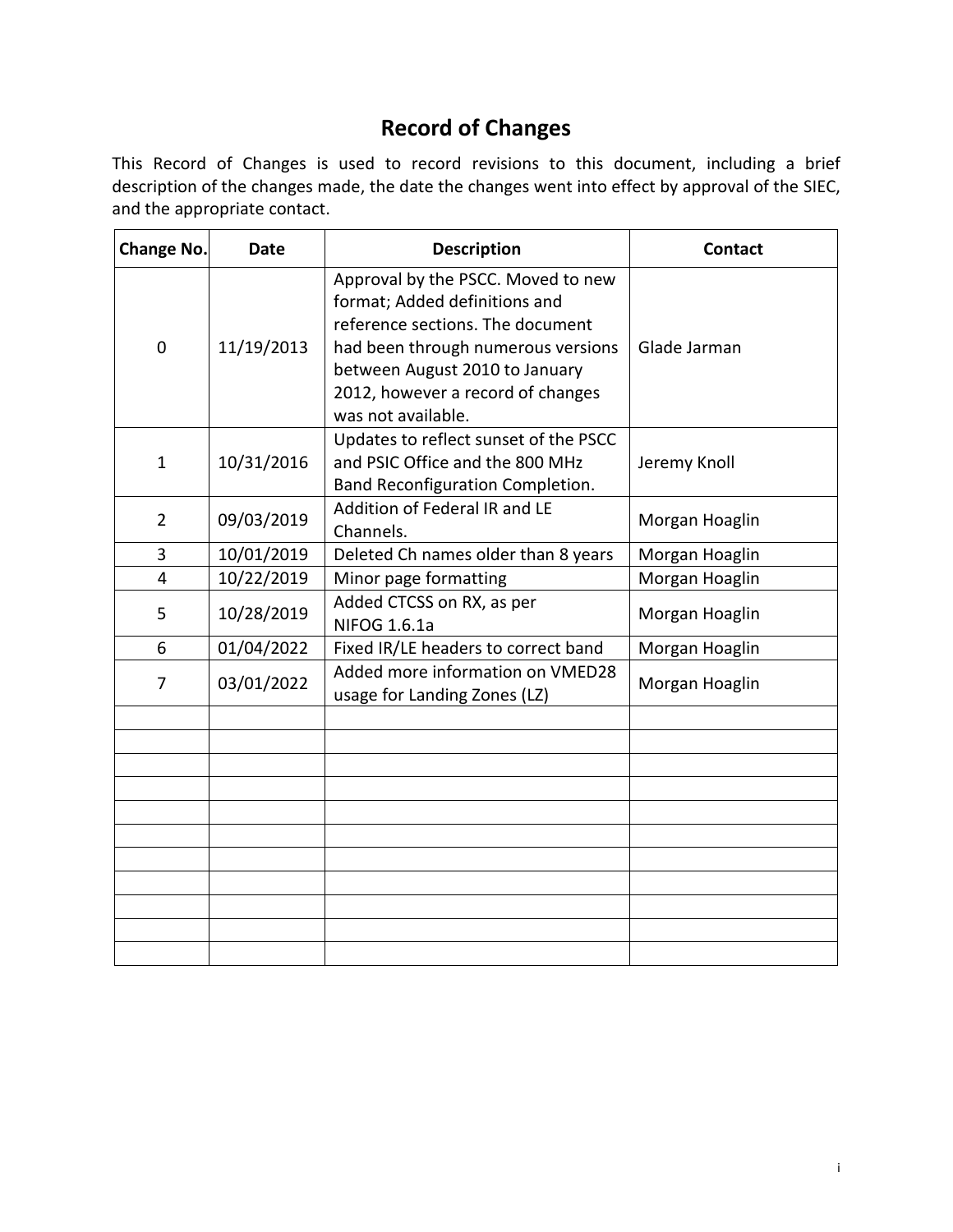|  |  | <b>Table of Contents</b> |  |
|--|--|--------------------------|--|
|--|--|--------------------------|--|

| $\mathbf{1}$   |                    |                                                                              |
|----------------|--------------------|------------------------------------------------------------------------------|
| 1.1            |                    |                                                                              |
| 1.2            |                    |                                                                              |
| 1.3            |                    |                                                                              |
| 1.4            |                    |                                                                              |
| 1.5            |                    |                                                                              |
| 1.6            |                    |                                                                              |
| 1.7            |                    |                                                                              |
| 1.8            |                    |                                                                              |
| $\overline{2}$ |                    |                                                                              |
| 2.1            |                    |                                                                              |
| 2.2            |                    |                                                                              |
| 2.3            |                    |                                                                              |
| 2.4            |                    |                                                                              |
| 2.5            |                    |                                                                              |
| 2.6            |                    |                                                                              |
| 2.7            |                    |                                                                              |
|                |                    |                                                                              |
| 3              |                    |                                                                              |
| 4              |                    |                                                                              |
| 5              |                    |                                                                              |
| 5.1            |                    |                                                                              |
| 5.2            |                    |                                                                              |
| 5.3            |                    |                                                                              |
| 5.4            |                    |                                                                              |
| 5.5            |                    |                                                                              |
| 5.6            |                    |                                                                              |
| 6              |                    |                                                                              |
| 7              |                    |                                                                              |
|                | <b>APPENDIX A.</b> | $\cdot$ 1                                                                    |
|                |                    |                                                                              |
|                |                    | Arizona Statewide Interoperable Channel Plan - Priority Programming Guides 1 |
|                |                    |                                                                              |
|                |                    |                                                                              |
|                |                    |                                                                              |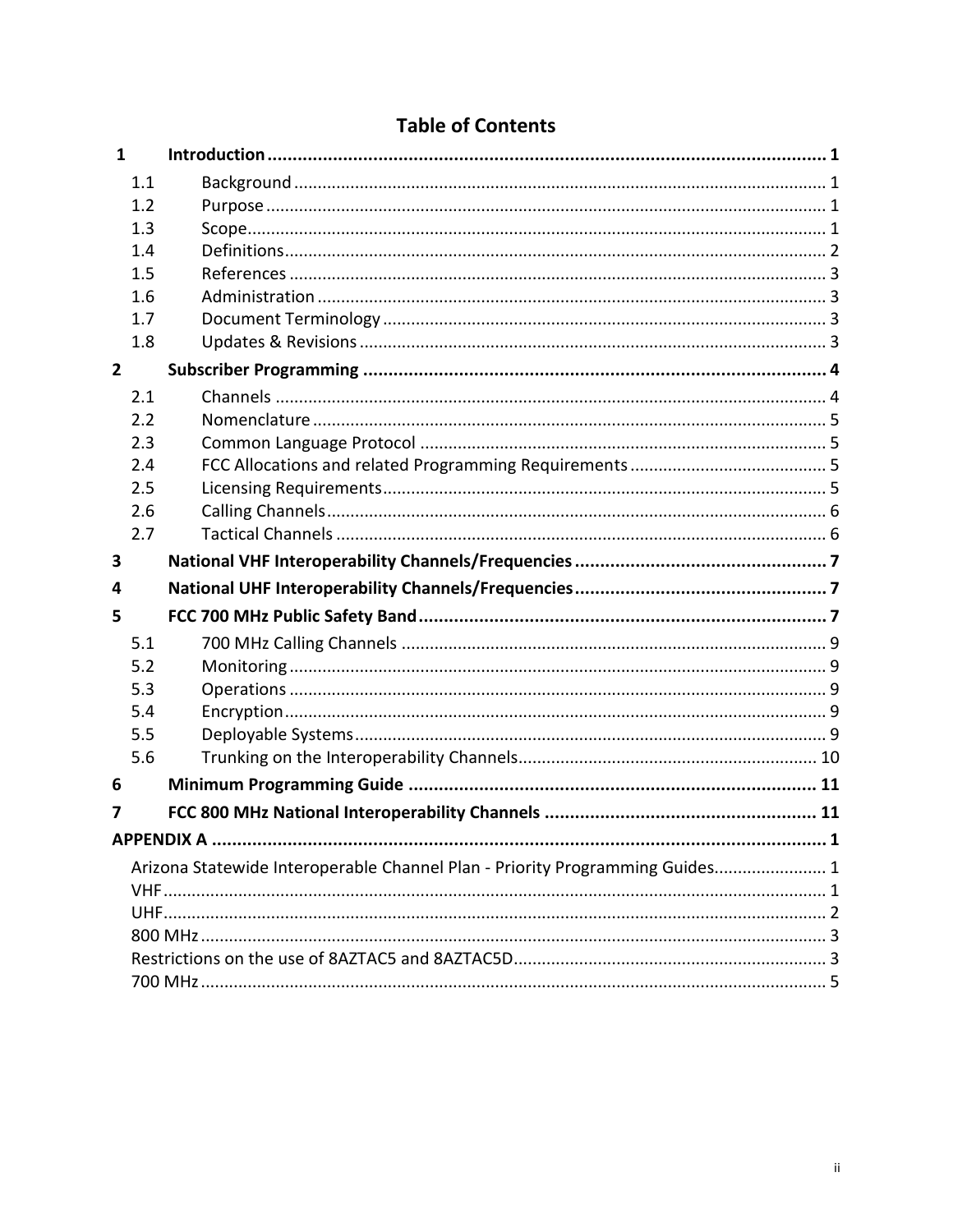# **List of Tables**

| Table 4: Minimum 700 MHz Programming Guide for Radios with Space Limitations  11 |  |
|----------------------------------------------------------------------------------|--|
|                                                                                  |  |
|                                                                                  |  |
|                                                                                  |  |
|                                                                                  |  |
|                                                                                  |  |
|                                                                                  |  |
|                                                                                  |  |
|                                                                                  |  |
|                                                                                  |  |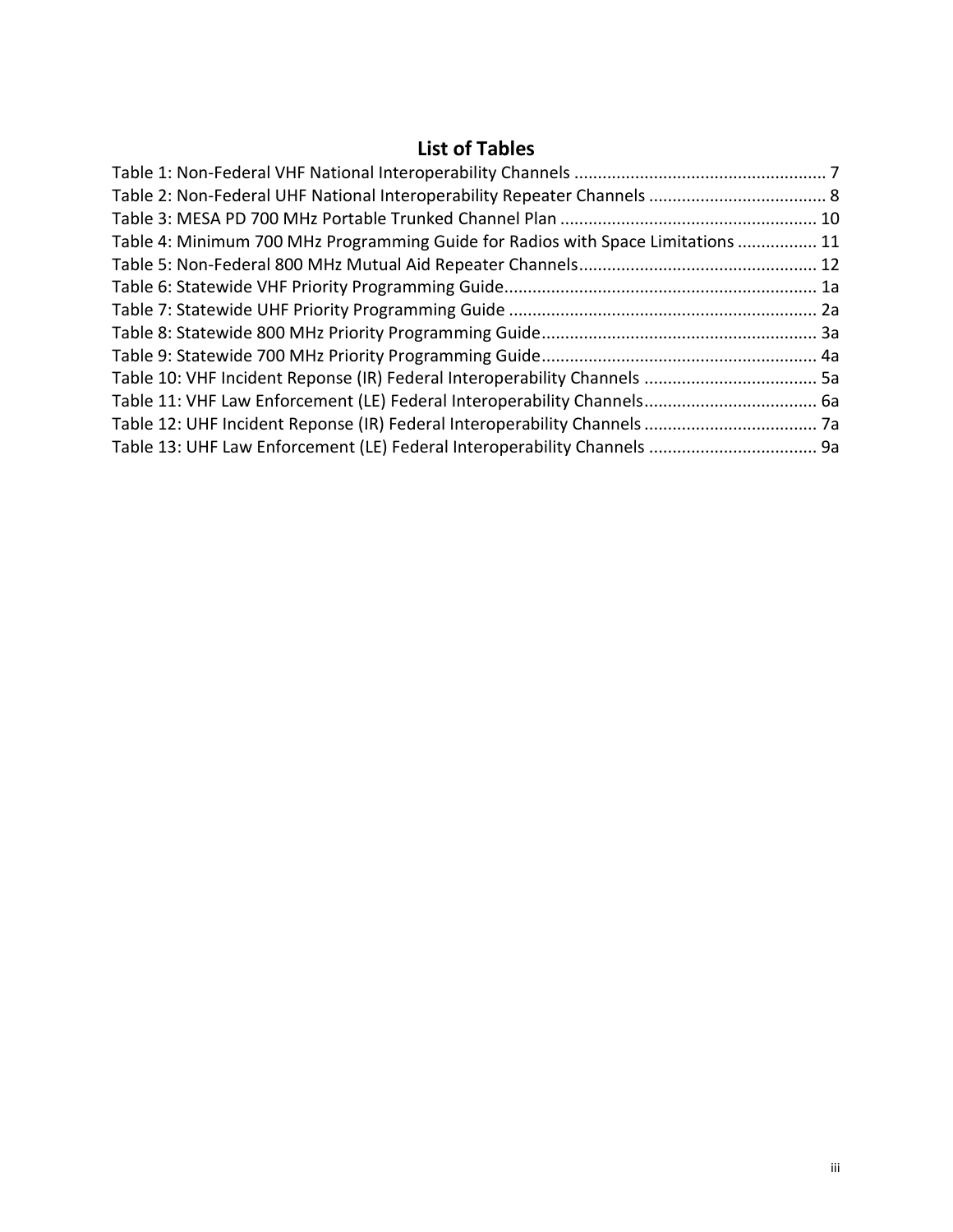# <span id="page-4-0"></span>**1 Introduction**

#### <span id="page-4-1"></span>**1.1 Background**

In 2009, the Statewide Interoperability Executive Committee (SIEC) undertook efforts to create a standard for operational and technical parameters for use of the 700 MHz public safety band. These efforts included the adoption of a Standard Channel Nomenclature and development of a prioritized list of interoperable channels. As the SIEC and their Technical and Operational Workgroup evaluated options for the creation of the Standard, the scope of work was expanded to include VHF, UHF and 800 MHz public safety bands as well. The National Public Safety Telecommunications Council (NPSTC) and the Association of Public-Safety Communications Officials (APCO) have established national standards in channel naming conventions resulting in the current ANSI Standard (ANS 1-104-2-2017). These channel naming conventions were incorporated into the Department of Homeland Security Office of Emergency Communications (DHS-OEC) National Interoperability Field Operations Guide (NIFOG). As these standards developed, they were also incorporated into Arizona's plan. The first Interoperable Channel Priority Program Guide was approved by the SIEC on October 19, 2010, with the Arizona Interoperable Channels Plan being approved by the SIEC on February 15, 2011. The latest major change is the addition of the Incident Response (IR) channels. IR channels have been licensed for usage in the state by Arizona Department of Public Safety.

#### <span id="page-4-2"></span>**1.2 Purpose**

The purpose of this Plan is to establish requirements and/or recommendations for programming of statewide interoperable channels into subscriber units and to provide guidance on the use of the interoperable channels during day-to-day and emergency use. This Plan is intended to identify and prioritize interoperable channels and to establish consistent naming conventions. It is not intended to cover the operational procedures for use and monitoring.

## <span id="page-4-3"></span>**1.3 Scope**

This document provides SIEC requirements and recommendations for the VHF, UHF and 700 MHz interoperability spectrum.<sup>1</sup> Administration of the interoperable portion of the 800 MHz spectrum is the responsibility of the 800 MHz NPSPAC Arizona Regional Review Committee. Therefore, while 800 MHz interoperability information is included for purposes of providing a complete reference, 800 MHz users are referred to the Arizona 800 MHz Regional Plan (Region 3 PR Docket 91-143) for requirements and recommendations regarding that spectrum band.

<sup>1</sup> APCO/NENA General Meeting Minutes from December 9, 2005 and Arizona Statewide Interoperability Committee Meeting Minutes from January 24, 2006 mutually confirm the transfer of coordination for the VHF and UHF bands from APCO to the SIEC and SIEC acceptance of coordination planning for the interoperability channels in the VHF, UHF and 700 MHz bands.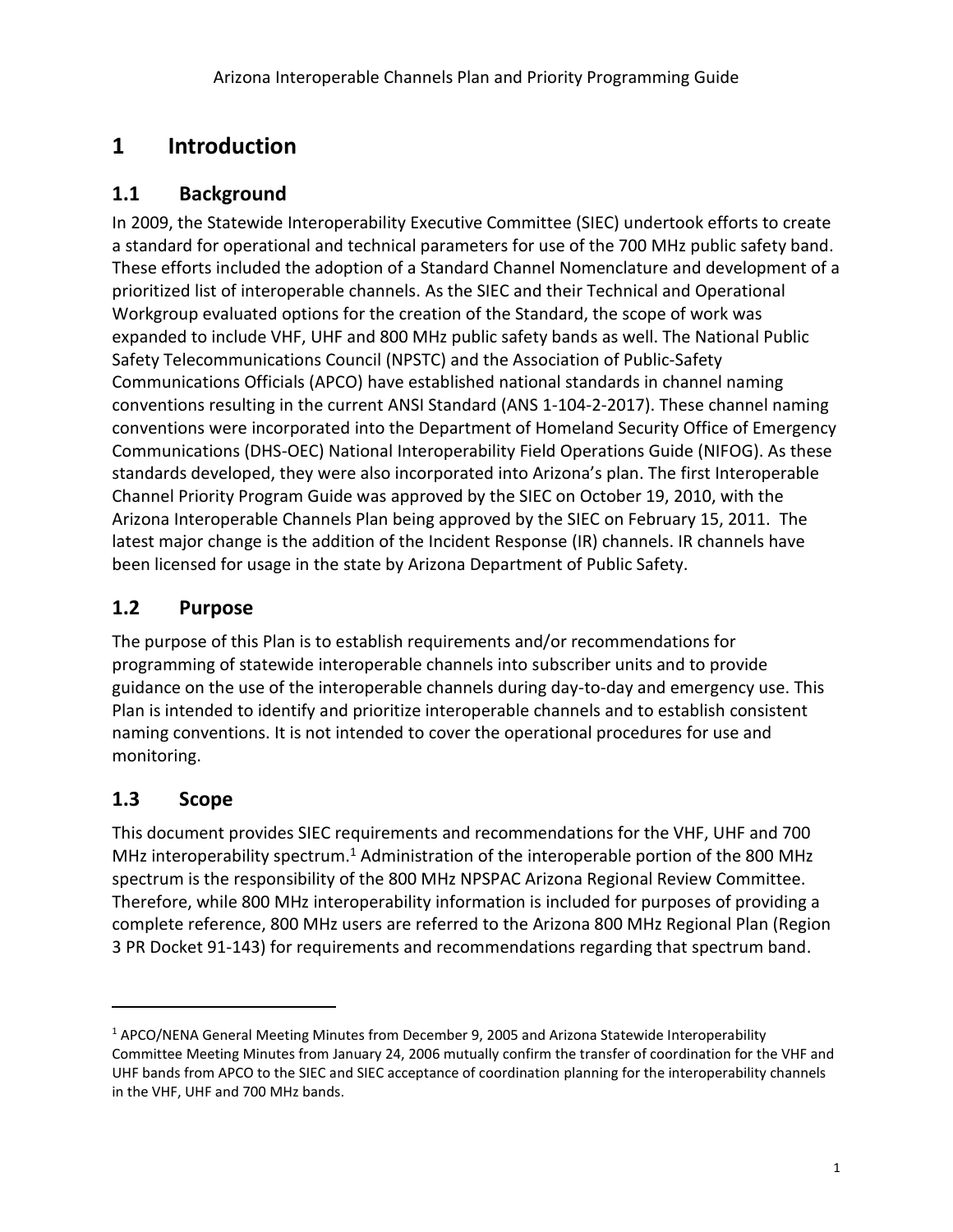## <span id="page-5-0"></span>**1.4 Definitions**

- AIRS: Arizona Interagency Radio System, formerly referred to as the Interagency Radio System (IARS) or as the Arizona Emergency Radio System (AERS).
- Bandwidth: The difference between the upper and lower frequencies in a continuous set of frequencies. It is typically measured in Kilohertz.
- CTCSS: Continuous Tone-Coded Squelch System is a circuit that is used to reduce the annoyance of listening to other users on a shared two-way radio communications channel. CTCSS also reduces ambient noise from opening squelch on receive. It is sometimes called tone squelch. Where more than one user group is on the same channel (called *co-channel users*), CTCSS mutes the other users if they are using a different CTCSS tone or no CTCSS.
- DPS: Department of Public Safety
- EMS: Emergency Medical Services
- FCC: Federal Communications Commission
- Hz: Hertz, the unit of frequency in the International System of Units. It is defined as the number of cycles per second of a periodic phenomenon.
- kHz: Kilohertz, one thousand Hertz
- MHz: Megahertz, one million Hertz
- NIFOG: National Interoperability Field Operations Guide
- NGO: Non-governmental Organization
- NPSTC: National Public Safety Telecommunications Council
- POC: Point of Contact
- Project 25 (P25 or APCO-25): A suite of standards for digital radio communications for use by federal, state/province and local public safety agencies in North America to enable them to communicate with other agencies and mutual aid response teams in emergencies.
- Rx: Receiving
- SIEC: The Statewide Interoperability Executive Committee (SIEC or Committee) is a stakeholder driven committee that advances interoperable communications in Arizona by providing guidance on technical and operational communication interoperability matters. The SIEC manages the interoperability portions of the 700 MHz, UHF and VHF spectrums, and has operational oversight of AIRS.
- SOP: Standard Operating Procedure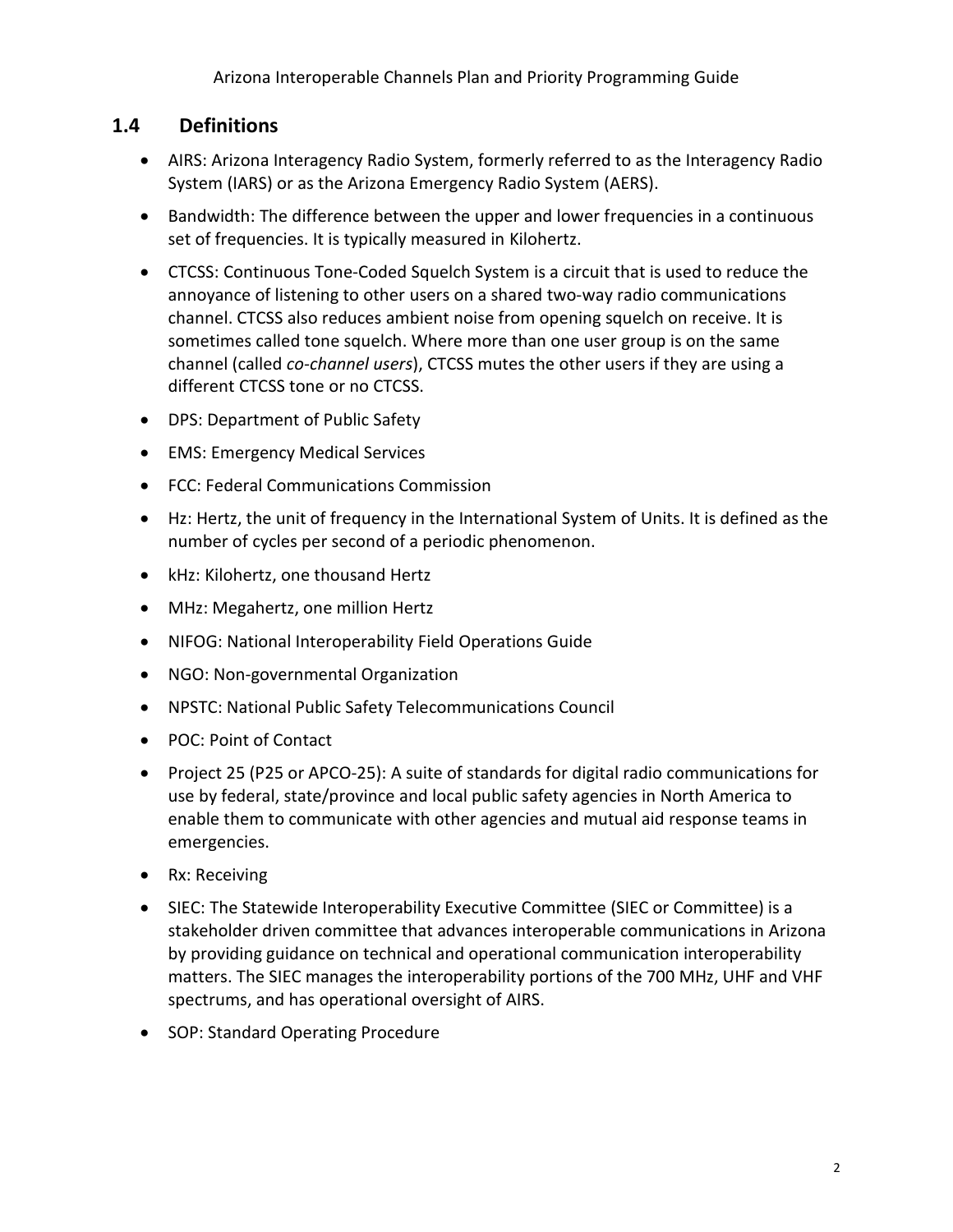Arizona Interoperable Channels Plan and Priority Programming Guide

- Trunked radio system: a complex type of computer-controlled two-way radio system that allows sharing of relatively few radio frequency channels among a large group of users.
- Tx: Transmitting
- UHF: Ultra High Frequency
- VHF: Very High Frequency
- WSB: Arizona Department of Public Safety, Wireless Systems Bureau which licenses the frequencies used by the AIRS system and has engineering and maintenance responsibility for AIRS.

## <span id="page-6-0"></span>**1.5 References**

This document refers to naming conventions APCO/NPSTC ANS 1-104-2-2017, available online at: [https://www.apcointl.org/~documents/standard/11042-2017-common-channel-naming](https://www.apcointl.org/~documents/standard/11042-2017-common-channel-naming-document/?layout=default)[document/?layout=default](https://www.apcointl.org/~documents/standard/11042-2017-common-channel-naming-document/?layout=default)

## <span id="page-6-1"></span>**1.6 Administration**

The SWIC office is responsible for administering this procedure.

## <span id="page-6-2"></span>**1.7 Document Terminology**

The terms "shall," "must," "will," and "required" are used throughout this document to indicate required parameters and to differentiate from recommended parameters. Recommendations are identified by the words "should," "desirable" and "preferably."

## <span id="page-6-3"></span>**1.8 Updates & Revisions**

This document will be reviewed annually and updated as needed. Those wishing to suggest revisions or additions to this document should send their feedback to the SWIC, electronically to swic@azdps.gov.

Revisions to this document will be reviewed by the Technical and Operational Workgroup, which will recommend appropriate changes to the SIEC. The SIEC must then approve all such changes. Revised versions of this document will be effective once approved by the SIEC.

If no revisions are required, the "last reviewed" date will be updated, and no other changes will be made.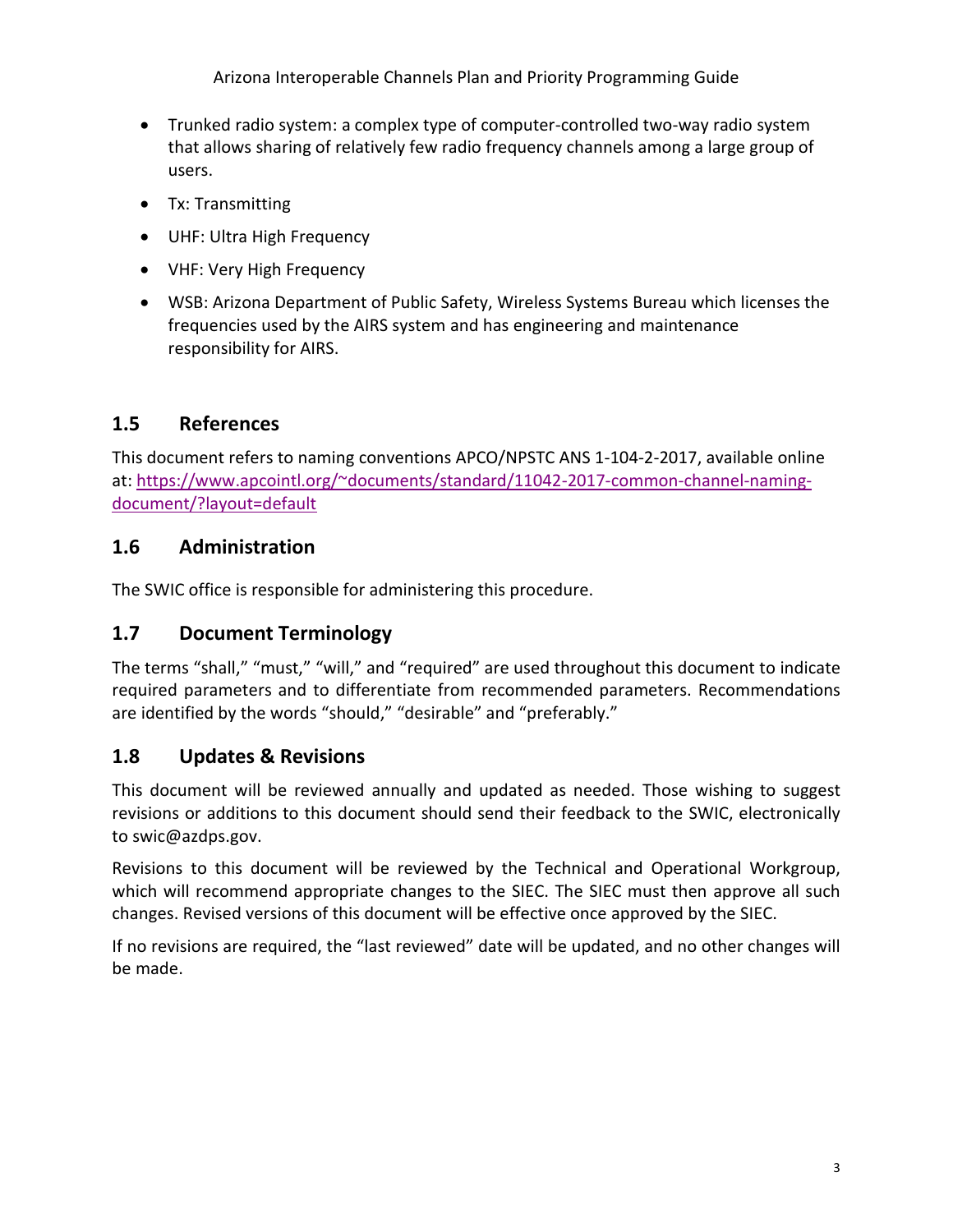# **2 Subscriber Programming**

#### <span id="page-7-0"></span>**2.1 Channels**

Every portable and mobile radio in Arizona should include the following channels that are within the same band of operation as the basic radio:

- All of the national interoperable channels. These channels, where possible, should be programmed in a distinctly identified area (i.e. zone, bank, deck) of each radio.
- All of the statewide channels belonging to the Arizona Interagency Radio System (AIRS). See the AIRS Standard Operating Procedures (SOP) for programming information.
- Any other statewide interoperability channels established for the radio's band of operation.

Due to space limitations in some radios, it may not be possible to program all the interoperable channels into all radios. In that case, consult the Interoperable Channel Plan for each frequency band as listed in Appendix A to find the channels prioritized for use in Arizona. Those channels are to be programmed into the radios with the highest priority first, continuing as space permits.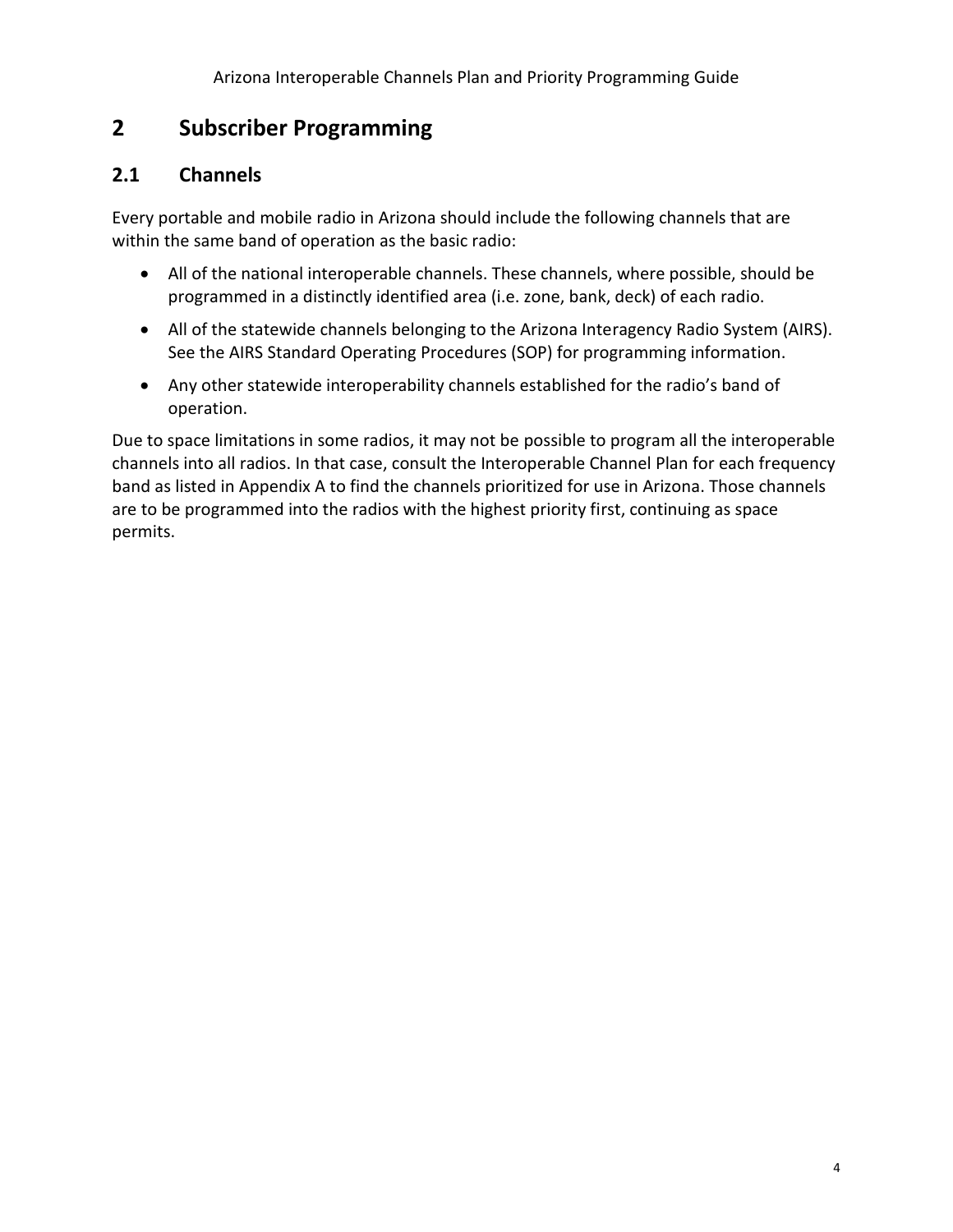## <span id="page-8-0"></span>**2.2 Nomenclature**

Standard nomenclature<sup>2</sup> will be used in Arizona and channel displays will be in accordance with that nomenclature. Since simplex channels have different nomenclature than repeated channels, both must be programmed, in lieu of utilizing a Direct or Talk around Button. The channel tables provide the standard eight-character nomenclature to be used.<sup>3</sup>

The standardized format for channel names specifies a maximum length of eight characters. The first character is a spectrum band designator (i.e. L, V, U, 7 or 8). The next three or four characters signify the primary purpose of operations on the channel (i.e. CALL, DATA, FIRE, GTAC, LAW, MED, MOB, TAC or TRVL). The next one or two characters provide a unique channel identifier. Finally, a single character may be used to identify a modification to the default operation type on the channel/channel pair (i.e. "D" for direct or talk around use in simplex operations).

## <span id="page-8-1"></span>**2.3 Common Language Protocol**

To provide interoperability among first responder agencies at the local, state and national level, only plain English language shall be used when communicating on any interoperability talkgroup or channel. In order to avoid confusion or misunderstanding, 10-codes, incident codes or signals are not to be used on these talkgroups or channels.

## <span id="page-8-2"></span>**2.4 FCC Allocations and related Programming Requirements**

The listing of the FCC allocations for the narrowband interoperability spectrum and related programming requirements can be found on the Association of Public-Safety Communications Officials – International website at:

<http://www.apcointl.com/new/commcenter911/documents/APCO-NPSTC-ANS1-104-1web.pdf>

## <span id="page-8-3"></span>**2.5 Licensing Requirements**

The FCC designated national interoperability channels require no separate FCC license for mobile equipment. Mobile Relay (FB2) and Fixed Stations (FB) require FCC licensing.

<sup>&</sup>lt;sup>2</sup> APCO/NPSTC ANS 1.104.1-2010: Nomenclature for the Public Safety Interoperability Channels was approved by the American National Standards Institute (ANSI) on June 9, 2010 and provides a standardized naming format for each Federal Communications Commission (FCC) and National Telecommunications and Information and Administration (NTIA) designated Interoperability Channel in the Public Safety and Federal government Radio Services.

 $3$  In the case where radios cannot, for technical reasons, support eight character names, a six character name may be used by deleting the first band character and limiting the primary purpose designator to three characters (i.e. CAL, DAT, FIR, and GTC). The six character name may only be used in equipment that is not capable of implementing eight character names.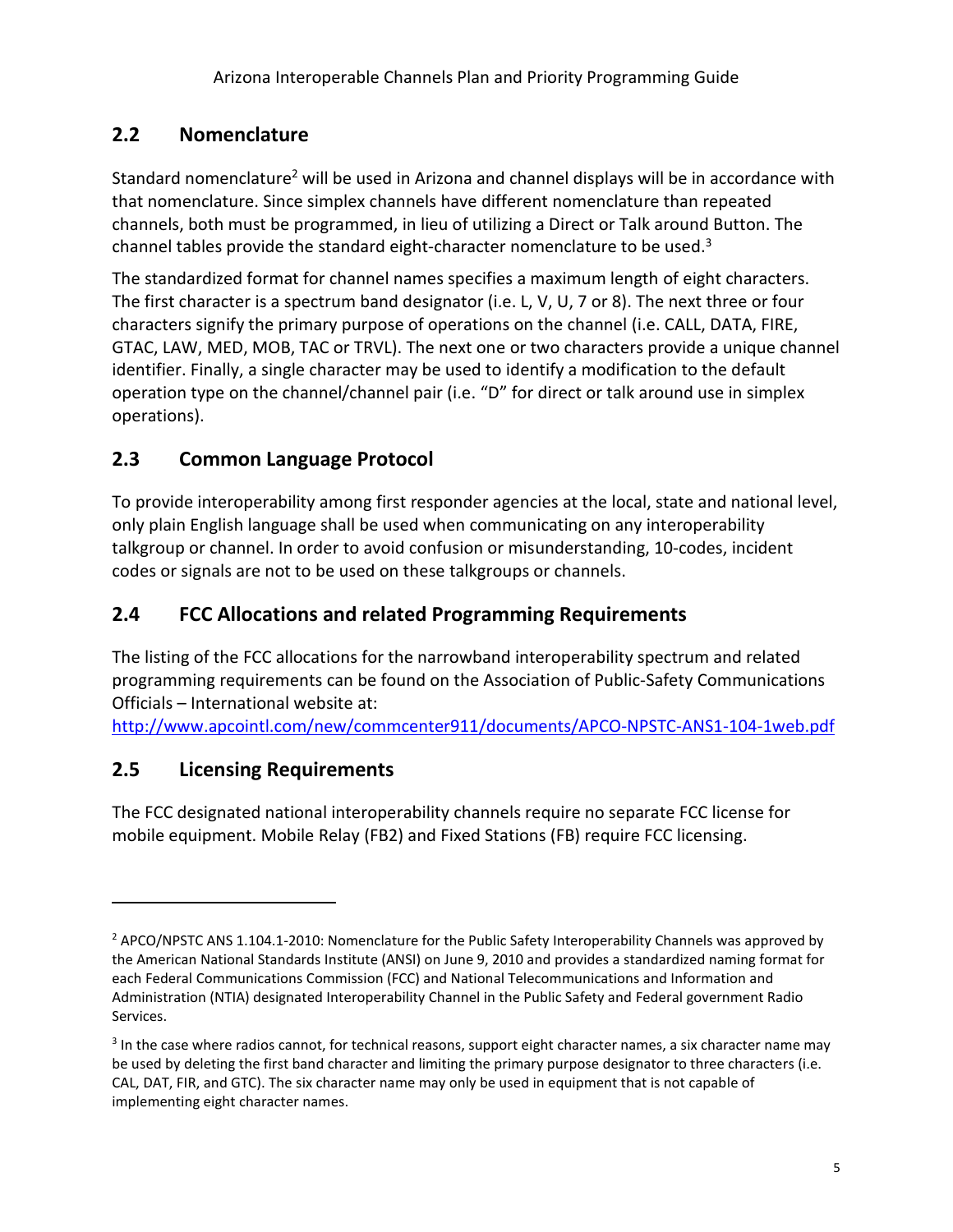## <span id="page-9-0"></span>**2.6 Calling Channels**

Calling channels are used to contact other users in the region for the purpose of requesting incident-related information and assistance, and for setting up tactical communications for specific events. In most cases, the calling party will be asked to move from the calling channel to one of the tactical channels for continuing incident operations or other interoperability communication needs.

#### <span id="page-9-1"></span>**2.7 Tactical Channels**

All Interoperability channels, except as specifically described by frequency band below, shall be used for conventional-only operation. Normally, users will call a communication/command center on one of the calling channels and be assigned an available tactical channel. By FCC rules, the tactical channels are to be used for coordination activity between different agencies in a mutual aid situation. Incidents requiring multi-agency participation will be coordinated over these channels by the agency controlling the incident. In the event of conflict between multiple activities, prioritized use shall occur according to the following levels:

- 1. Disasters, large scale incidents, or extreme emergencies requiring mutual aid or interagency communications.
- 2. Incidents where imminent danger exists to life or property.
- 3. Other incidents requiring the response of multiple agencies.
- 4. Pre-planned events requiring mutual aid or interagency communications.
- 5. Incidents involving a single agency where supplemental communications are needed for short term agency use.
- 6. Drills, tests and exercises.

In the event of multiple simultaneous incidents within the same priority level, interoperability channels should be allocated with the following priorities in mind:

- 1. Incidents with the greatest level of exigency (e.g., greater threat to life or property, more immediate need) have priority over less exigent incidents.
- 2. Agencies with single/limited interoperable options have priority use of those options over agencies with multiple interoperable options.
- 3. When at all possible, agencies already using an interoperable asset during an event should not be redirected to another resource.

In noninterference instances, tactical channels may be used on a case-by-case basis for emergency activities of a single agency.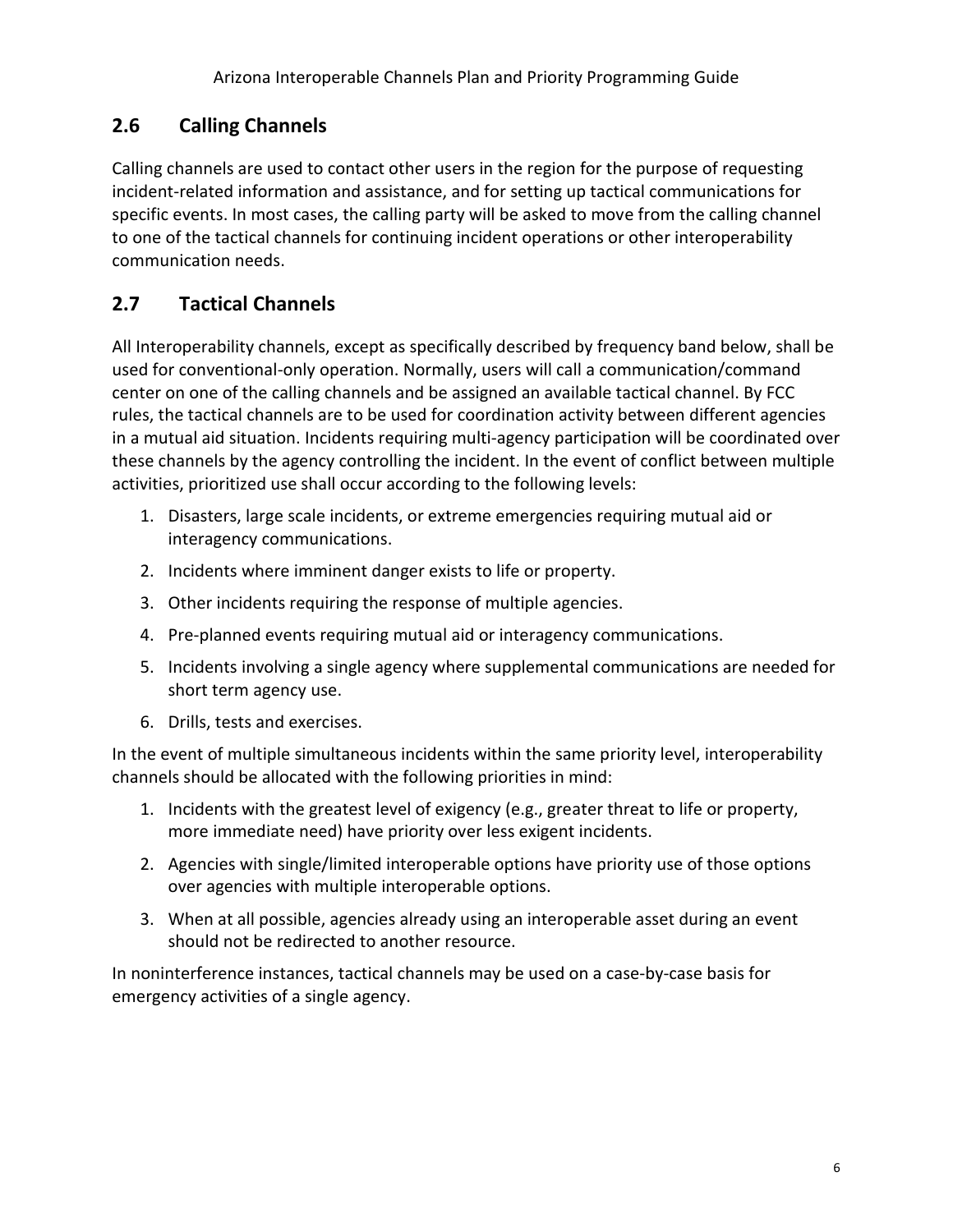## <span id="page-10-0"></span>**3 National VHF Interoperability Channels/Frequencies**

<span id="page-10-1"></span>The VHF simplex tactical (TAC) channels are narrowband (12.5 kHz) by definition.

| <b>Description</b> | <b>Name</b> | <b>Rx Freg MHz</b> | <b>Rx CTCSS Hz</b> | <b>Tx Freg MHz</b> | <b>Tx CTCSS Hz</b> |
|--------------------|-------------|--------------------|--------------------|--------------------|--------------------|
| Calling            | VCALL10     | 155.7525           | <b>CTCSS 156.7</b> | 155.7525           | <b>CTCSS 156.7</b> |
| Tactical           | VTAC11      | 151.1375           | <b>CTCSS 156.7</b> | 151.1375           | <b>CTCSS 156.7</b> |
| Tactical           | VTAC12      | 154.4525           | <b>CTCSS 156.7</b> | 154.4525           | <b>CTCSS 156.7</b> |
| Tactical           | VTAC13      | 158.7375           | <b>CTCSS 156.7</b> | 158.7375           | <b>CTCSS 156.7</b> |
| <b>Tactical</b>    | VTAC14      | 159.4725           | <b>CTCSS 156.7</b> | 159.4725           | <b>CTCSS 156.7</b> |

**Table 1: Non-Federal VHF National Interoperability Channels**

Note: VTAC Frequencies shown below utilized VTAC simplex channels shown above. VTACS 36-38 are preferred. Frequencies shown are for programing end-user or subscriber radios. CTCSS RX=156.7 Hz, TX=136.5 Hz

| <b>Description</b> | <b>Name</b> | <b>Mobile</b><br><b>Rx Freq MHz</b> | <b>Mobile</b><br><b>Rx CTCSS Hz</b> | <b>Mobile</b><br><b>Tx Freg MHz</b> | <b>Mobile</b><br><b>Tx CTCSS Hz</b> |
|--------------------|-------------|-------------------------------------|-------------------------------------|-------------------------------------|-------------------------------------|
| Tac Rpt            | VTAC33      | 159.4725                            | <b>CTCSS 156.7</b>                  | 151.1375                            | <b>CTCSS 136.5</b>                  |
| Tac Rpt            | VTAC34      | 158.7375                            | <b>CTCSS 156.7</b>                  | 154.4525                            | <b>CTCSS 136.5</b>                  |
| Tac Rpt            | VTAC35      | 159.4725                            | <b>CTCSS 156.7</b>                  | 158.7375                            | <b>CTCSS 136.5</b>                  |
| Tac Rpt            | VTAC36      | 151.1375                            | <b>CTCSS 156.7</b>                  | 159.4725                            | <b>CTCSS 136.5</b>                  |
| Tac Rpt            | VTAC37      | 154.4525                            | <b>CTCSS 156.7</b>                  | 158.7375                            | <b>CTCSS 136.5</b>                  |
| Tac Rpt            | VTAC38      | 158.7375                            | <b>CTCSS 156.7</b>                  | 159.4725                            | <b>CTCSS 136.5</b>                  |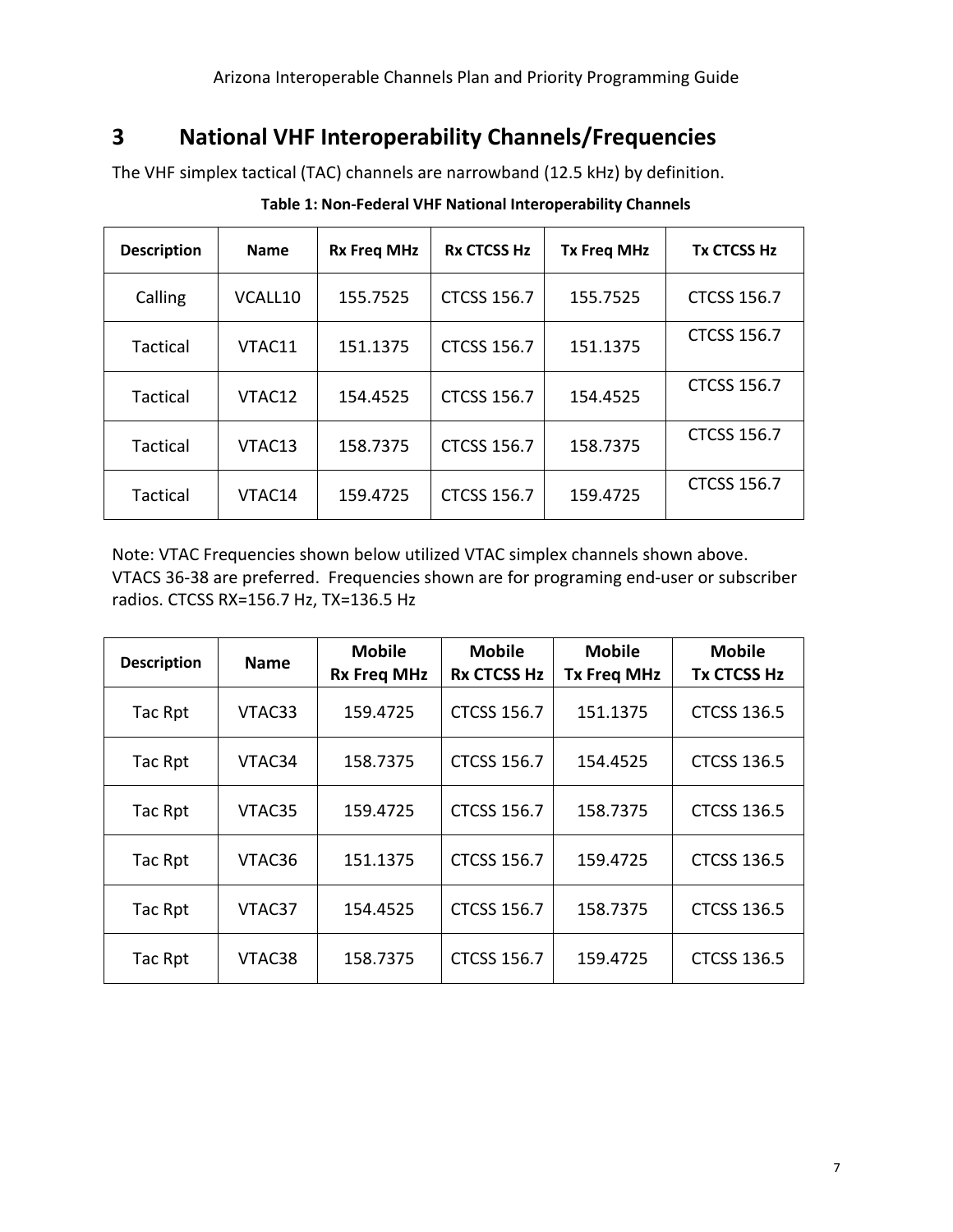## **4 National UHF Interoperability Channels/Frequencies**

The UHF simplex tactical (TAC) channels are narrowband (12.5 kHz) by definition. Default operation should be CTCSS 156.7(5A) transmit and receive.

<span id="page-11-0"></span>

| <b>Description</b> | <b>NAME</b> | <b>RX FREQ MHz</b> | <b>RX CTCSS Hz</b> | <b>TX FREQ MHz</b> | <b>TX CTCSS Hz</b> |
|--------------------|-------------|--------------------|--------------------|--------------------|--------------------|
| Calling            | UCALL40     | 453.2125           | 156.7              | 458.2125           | 156.7              |
| Calling            | UCALL40D    | 453.2125           | 156.7              | 453.2125           | 156.7              |
| Tactical           | UTAC41      | 453.4625           | 156.7              | 458.4625           | 156.7              |
| Tactical           | UTAC41D     | 453.4625           | 156.7              | 453.4625           | 156.7              |
| Tactical           | UTAC42      | 453.7125           | 156.7              | 458.7125           | 156.7              |
| <b>Tactical</b>    | UTAC42D     | 453.7125           | 156.7              | 453.7125           | 156.7              |
| <b>Tactical</b>    | UTAC43      | 453.8625           | 156.7              | 458.8625           | 156.7              |
| <b>Tactical</b>    | UTAC43D     | 453.8625           | 156.7              | 453.8625           | 156.7              |

**Table 2: Non-Federal UHF National Interoperability Repeater Channels**

## **5 FCC 700 MHz Public Safety Band**

The narrowband (12.5 kHz) voice and data interoperability channels are defined on a nationwide basis. There are two Calling channel sets and 30 Tactical channel sets. Channel sets are comprised of two 6.25 kHz channels each.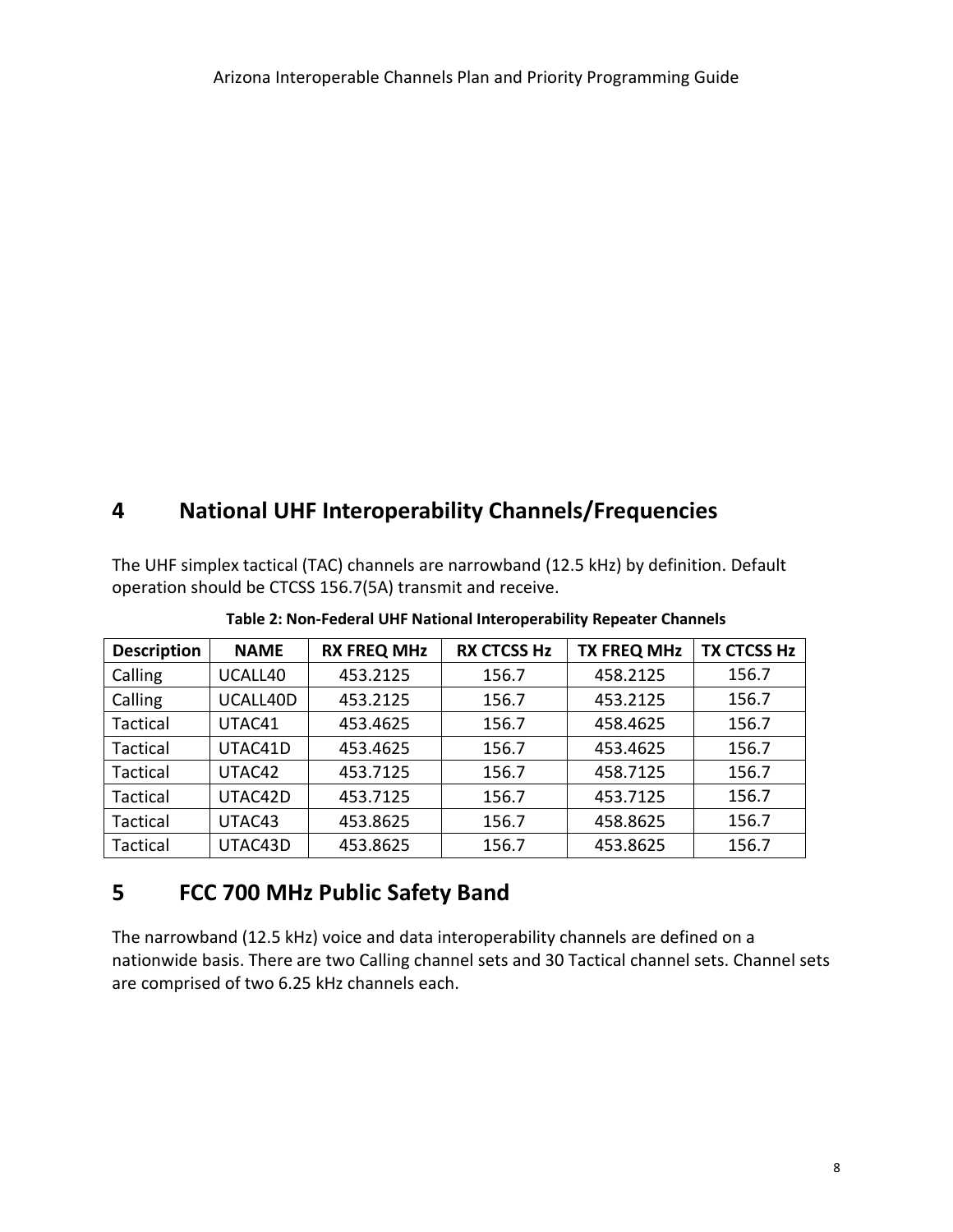## <span id="page-12-0"></span>**5.1 700 MHz Calling Channels**

Users should first attempt to call in simplex mode. Use 7CALL50D as the primary calling channel and 7CALL70D as the secondary calling channel. Users should next attempt to call in repeater mode, using 7CALL50 first and then 7CALL70. In addition to the usual calling channel functions, the calling channels may be used to notify users when a priority is declared on one or more of the tactical interoperability channels.

## <span id="page-12-1"></span>**5.2 Monitoring**

700 MHz licensees will be responsible for monitoring interoperable calling channels according to operational guidelines established by the SIEC for this function.

#### <span id="page-12-2"></span>**5.3 Operations**

Use the ANSI/TIA 102 Standards (i.e., Project 25 digital protocols) as the Digital Interoperability Standard for the conventional-only mode of operation on the narrowband voice & data interoperability channels<sup>4</sup>. The standard Network Access Code (NAC) \$293 should be used for all digital operations on FCC-designated Interoperability Channels where digital modulation is permitted or required. Mobile relay (repeater) stations that are part of a local, regional, or statewide interoperability network may be programmed with a NAC code of F7E to allow the repeater receiver to unmute.

## <span id="page-12-3"></span>**5.4 Encryption**

Use of encryption is prohibited on calling channels and permitted on all other interoperability channels. Use of encryption on interoperability channels is generally not recommended.

## <span id="page-12-4"></span>**5.5 Deployable Systems**

General Public Safety Services Channels labeled 7TAC51 through 7TAC54 and 7TAC71 through 7TAC74 shall be made available for deployable equipment used during disasters and other emergency events that place a heavy, unplanned burden upon in-place radio systems. The SIEC shall consider the need for both "deployable trunked" and "deployable conventional" systems and make those channels available to all entities in Arizona. Agencies responsible for deployable interoperability resources are encouraged to develop and facilitate the signing of a Memorandum of Understanding (MOU) with each of their interoperability partners for the use of the equipment. These MOUs will allow their interoperability partners to preprogram

<sup>4</sup> Voice and Data Interoperability standards were decided in the 4th R&O in Docket 96-86 and can be found in Part 90 of the Code of Federal Regulations (CFR). Voice I/O standard documents are listed in 90.548(a)(i); data I/O standard documents are listed in 90.548(a)(ii).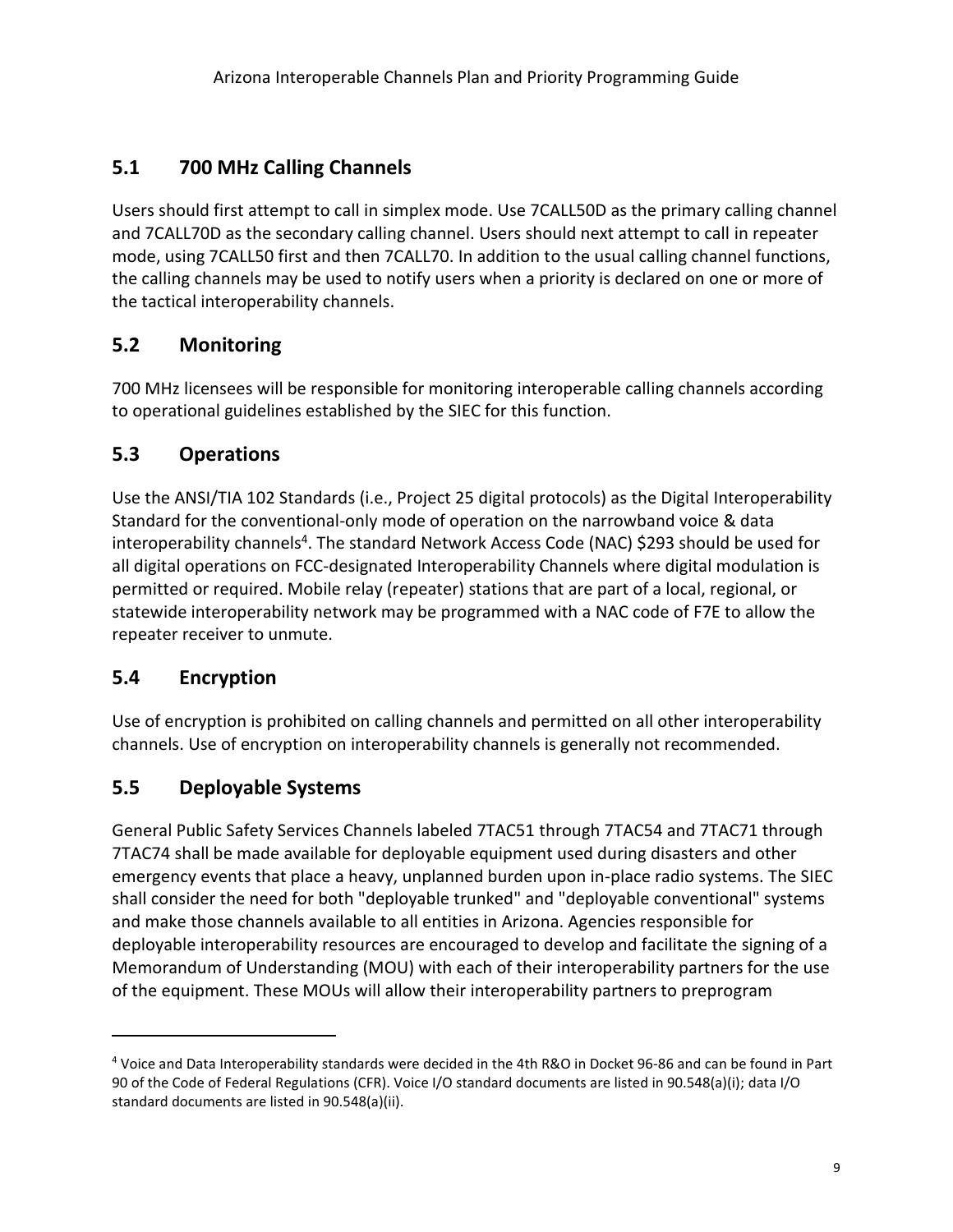Arizona Interoperable Channels Plan and Priority Programming Guide

subscriber equipment and otherwise train and prepare to use the resource during exercises, planned events and incidents.

#### <span id="page-13-0"></span>**5.6 Trunking on the Interoperability Channels**

Trunking the Interoperability channels on a secondary basis shall be limited to operation on eight specific 12.5 kHz channel sets, divided into two subsets of four 12.5 kHz channels. One subset is defined by 7TAC51 through 7TAC54 and the other by 7TAC71 through 7TAC74. In Arizona, the following six channel sets are recommended for use:

| 12.5 kHz Channel Pair | <b>Name</b> | 12.5 kHz Channel Pair | <b>Name</b> |
|-----------------------|-------------|-----------------------|-------------|
| 23/24                 | 7TAC51      | 263/264               | 7TAC54      |
| 103/104               | 7TAC52      | 817/818*              | 7TAC73*     |
| 183/184               | 7TAC53      | 897/898               | 7TAC74      |

\*Subject to restrictions on the border with Mexico

The City of Mesa Police Department has requested and been approved by the SIEC for the use of the six channel sets for a 700 MHz mobile trunked system with cache radios to be utilized as an interoperable UASI asset.

**Table 3: MESA PD 700 MHz Portable Trunked Channel Plan**

<span id="page-13-1"></span>

|              | <b>NAME</b> | <b>BANDWIDTH</b> | <b>RX FREQ</b><br><b>MHz</b> | <b>RX NAC</b> | <b>TX FREQ MHz</b> | <b>TX NAC</b> |
|--------------|-------------|------------------|------------------------------|---------------|--------------------|---------------|
| $\mathbf{1}$ | 7TAC51      | 12.5 kHz         | 769.14375                    | 3966 or \$F7E | 799.14375          | 659 or \$293  |
| 2            | 7TAC51D     | 12.5 kHz         | 769.14375                    | 3966 or \$F7E | 769.14375          | 659 or \$293  |
| 3            | 7TAC52      | 12.5 kHz         | 769.24375                    | 3966 or \$F7E | 799.64375          | 659 or \$293  |
| 4            | 7TAC52D     | 12.5 kHz         | 769.24375                    | 3966 or \$F7E | 769.24375          | 659 or \$293  |
| 5            | 7TAC53      | 12.5 kHz         | 770.14375                    | 3966 or \$F7E | 800.14375          | 659 or \$293  |
| 6            | 7TAC53D     | 12.5 kHz         | 770.14375                    | 3966 or \$F7E | 770.14375          | 659 or \$293  |
| 7            | 7TAC54      | 12.5 kHz         | 770.64375                    | 3966 or \$F7E | 800.64375          | 659 or \$293  |
| 8            | 7TAC54D     | 12.5 kHz         | 770.64375                    | 3966 or \$F7E | 770.64375          | 659 or \$293  |
| 9            | 7TAC73      | 12.5 kHz         | 774.10625                    | 3966 or \$F7E | 804.10625          | 659 or \$293  |
| 10           | 7TAC73D     | 12.5 kHz         | 774.10625                    | 3966 or \$F7E | 774.10625          | 659 or \$293  |
| 11           | 7TAC74      | 12.5 kHz         | 774.60625                    | 3966 or \$F7E | 804.60625          | 659 or \$293  |
| 12           | 7TAC74D     | 12.5 kHz         | 774.60625                    | 3966 or \$F7E | 774.60625          | 659 or \$293  |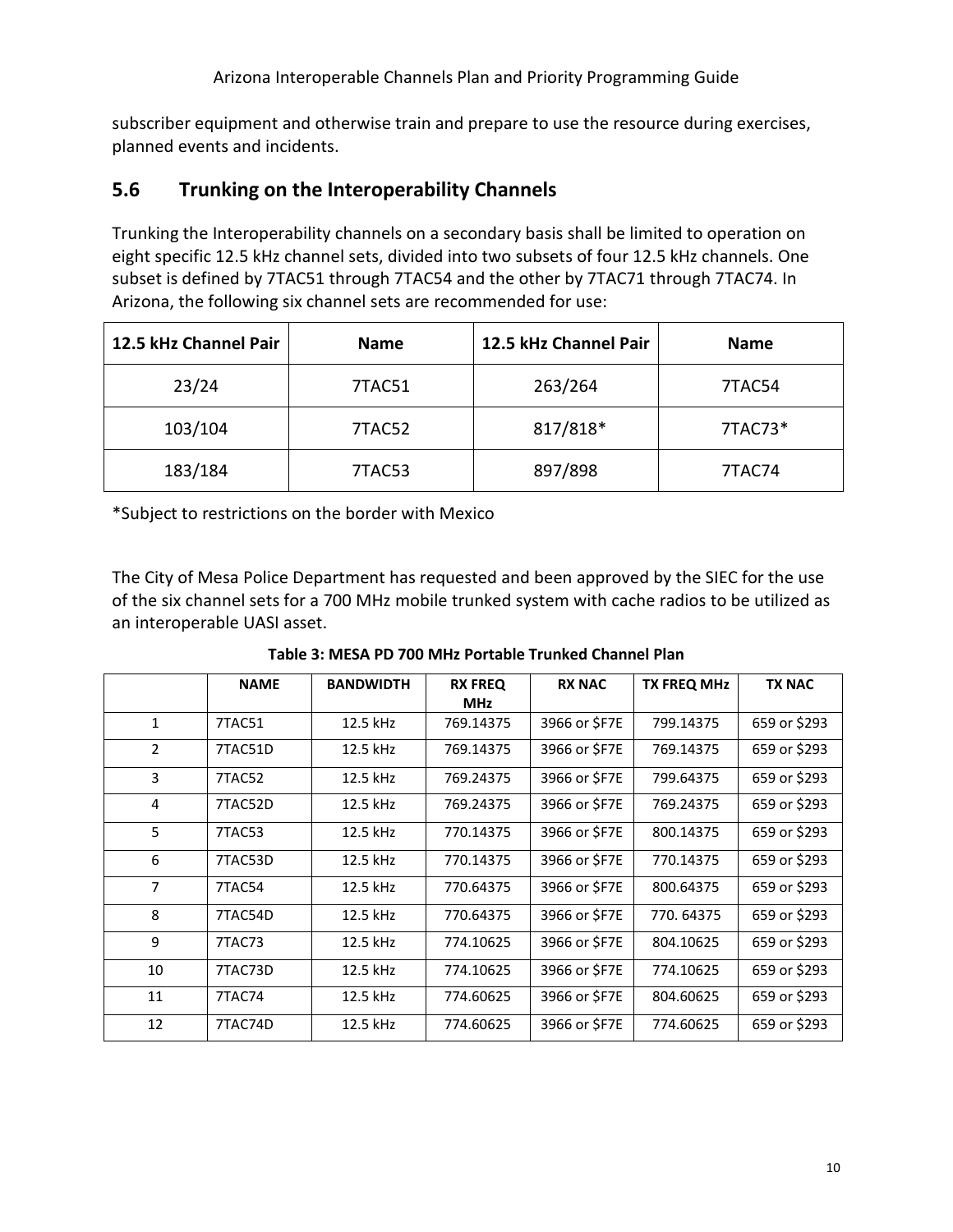# <span id="page-14-0"></span>**6 Minimum Programming Guide**

Since the 700 MHz band is new, equipment is expected to have the capacity to include all of the interoperability channels. In addition, all 700 MHz subscriber radios could be equipped to operate on all of the NPSPAC 800 MHz conventional mutual aid channels in analog mode per the 800 MHz channel table provided.

The table below recommends minimum programming requirements for those few 700 MHz radios with space limitations.

<span id="page-14-2"></span>

| <b>RECEIVE</b><br><b>CHANNEL</b> | <b>TRANSMIT</b><br><b>CHANNEL</b> | <b>BASE, MOBILE, OR</b><br><b>FIXED (REPEATER OR</b><br><b>CONTROL)</b> | <b>ELIGIBILITY / PRIMARY</b><br><b>USE</b> | <b>NAME</b>    | <b>LIMITATIONS</b><br>(47 CFR Part 9) |
|----------------------------------|-----------------------------------|-------------------------------------------------------------------------|--------------------------------------------|----------------|---------------------------------------|
| 769.24375                        | 799.24375                         | Mobile-Fixed                                                            |                                            | <b>7CALL50</b> |                                       |
|                                  | <b>SIMPLEX</b>                    | Base-Fixed-Mobile                                                       | Calling Channel                            | 7CALL50D       | 90.531(a)(1)(ii)                      |
|                                  | 799.39375                         | Mobile-Fixed                                                            |                                            | 7MED65         |                                       |
| 769.39375                        | <b>SIMPLEX</b>                    | Base-Fixed-Mobile                                                       | <b>EMS</b>                                 | 7MED65D        |                                       |
|                                  | 799.74375                         | Mobile-Fixed                                                            | <b>General Public Safety</b>               | <b>7TAC55</b>  |                                       |
| 769.74375                        | <b>SIMPLEX</b>                    | Service<br>Base-Fixed-Mobile                                            |                                            | 7TAC55D        |                                       |
|                                  | 799.89375                         | Mobile-Fixed                                                            | Fire                                       | <b>7FIRE63</b> |                                       |
| 769.89375                        | <b>SIMPLEX</b>                    | Base-Fixed-Mobile                                                       |                                            | 7FIRE63D       |                                       |
| 770.24375                        | 800.24375                         | Mobile-Fixed                                                            | <b>General Public Safety</b>               | <b>7TAC56</b>  |                                       |
|                                  | <b>SIMPLEX</b>                    | Base-Fixed-Mobile                                                       | Service                                    | 7TAC56D        |                                       |
|                                  | 800.39375                         | Mobile-Fixed                                                            |                                            | <b>7LAW61</b>  |                                       |
| 770.39375                        | <b>SIMPLEX</b>                    | Base-Fixed-Mobile                                                       | Law Enforcement                            | <b>7LAW61D</b> |                                       |
|                                  | 800.99375                         | Mobile-Fixed                                                            |                                            | 7GTAC57        |                                       |
| 770.99375                        | <b>SIMPLEX</b>                    | Base-Fixed-Mobile                                                       | <b>Other Public Service</b>                | 7GTAC57D       |                                       |
|                                  | 803.25625                         | Mobile-Fixed                                                            |                                            | 7CALL70*       |                                       |
| 773.25625                        | <b>SIMPLEX</b>                    | Base-Fixed-Mobile                                                       | Calling Channel                            | 7CALL70D       | 90.531(a)(1)(ii)                      |

**Table 4: Minimum 700 MHz Programming Guide for Radios with Space Limitations**

\*Subject to restrictions on the border with Mexico

# <span id="page-14-1"></span>**7 FCC 800 MHz National Interoperability Channels**

<span id="page-14-3"></span>The 800 MHz National Interoperability Channels have a bandwidth of 20 kHz. Default operation should be carrier squelch receive, CTCSS 156.7(5A) transmit. The calling channel, 8CALL90, is the national calling channel with a designated national CTCSS tone. 8CALL90D is it's corresponding direct or talk around channel name. The remaining channels are tactical channels.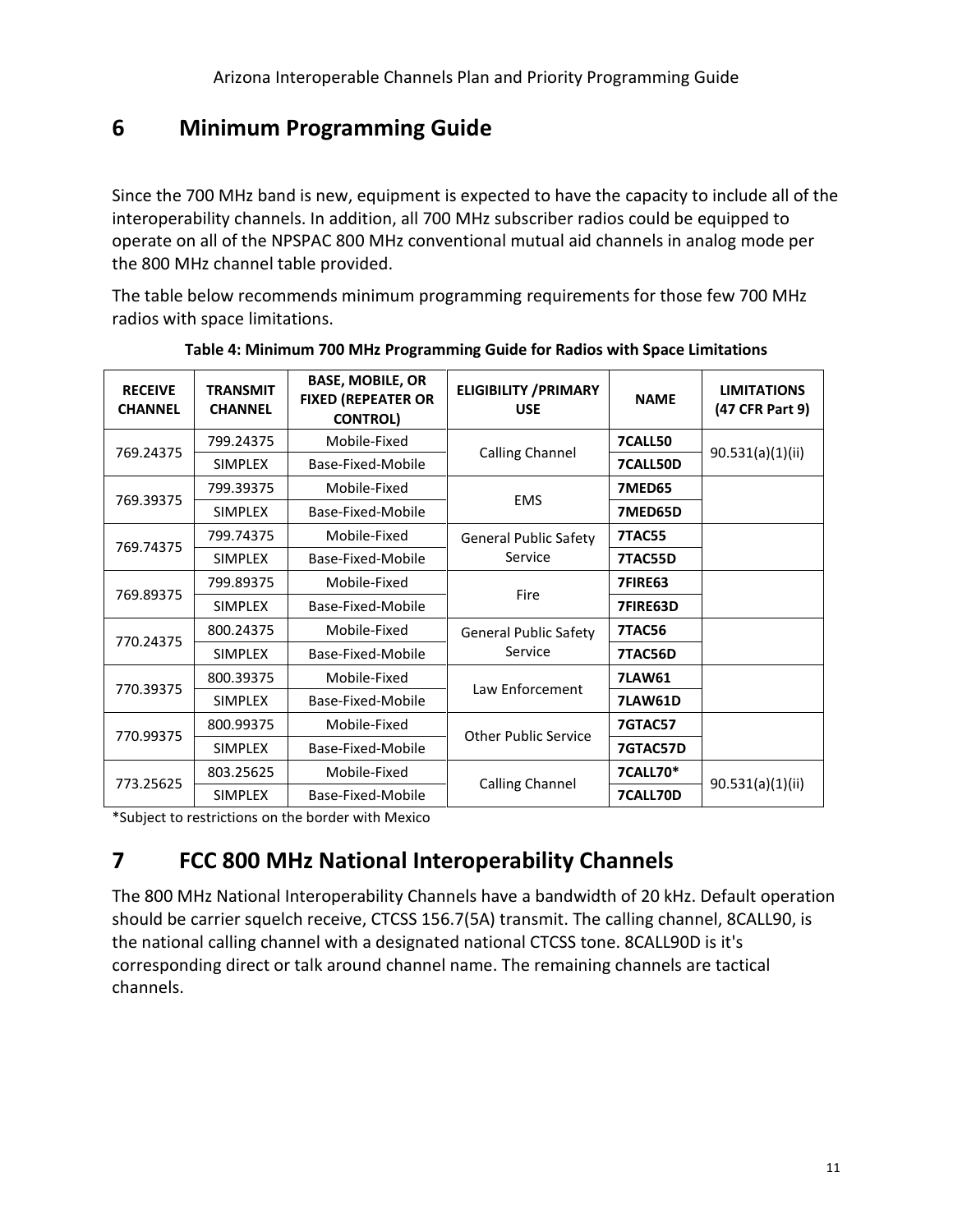#### Arizona Interoperable Channels Plan and Priority Programming Guide

| <b>RECEIVE</b><br><b>CHANNEL</b> | <b>TRANSMIT</b><br><b>CHANNEL</b> | <b>BASE, MOBILE,</b><br><b>OR FIXED</b><br>(REPEATER OR<br><b>CONTROL)</b> | <b>ELIGIBILITY</b><br>/ PRIMARY<br><b>USE</b> | <b>NAME</b>   | <b>LIMITATIONS (47 CFR</b><br>Part 9) |
|----------------------------------|-----------------------------------|----------------------------------------------------------------------------|-----------------------------------------------|---------------|---------------------------------------|
|                                  | 806.0125                          | Mobile-Fixed                                                               | Any Public                                    | 8CALL90       |                                       |
| 851.0125                         | <b>SIMPLEX</b>                    | Base-Fixed-<br>Mobile                                                      | Safety<br>Eligible                            | 8CALL90D      | 90.16                                 |
|                                  | 806.5125                          | Mobile-Fixed                                                               | Any Public                                    | <b>8TAC91</b> |                                       |
| 851.5125                         | <b>SIMPLEX</b>                    | Base-Fixed-<br>Mobile                                                      | Safety<br>Eligible                            | 8TAC91D       | 90.16                                 |
|                                  | 807.0125                          | Mobile-Fixed<br>Any Public                                                 |                                               | <b>8TAC92</b> |                                       |
| 852.0125                         | <b>SIMPLEX</b>                    | Base-Fixed-<br>Mobile                                                      | Safety<br>Eligible                            | 8TAC92D       | 90.16                                 |
|                                  | 807.5125                          | Mobile-Fixed                                                               | Any Public                                    | <b>8TAC93</b> |                                       |
| 852.5125                         | <b>SIMPLEX</b>                    | Base-Fixed-<br>Mobile                                                      | Safety<br>Eligible                            | 8TAC93D       | 90.16                                 |
|                                  | 808.0125                          | Mobile-Fixed                                                               | Any Public                                    | <b>8TAC94</b> |                                       |
| 853.0125                         | <b>SIMPLEX</b>                    | Base-Fixed-<br>Mobile                                                      | Safety<br>Eligible                            |               | 90.16                                 |

#### **Table 5: Non-Federal 800 MHz Mutual Aid Repeater Channels<sup>5</sup>**

<sup>&</sup>lt;sup>5</sup> See the Region 3 800 MHz Plan section Communications Requirements – Regional Interoperability for details regarding the use of these channels.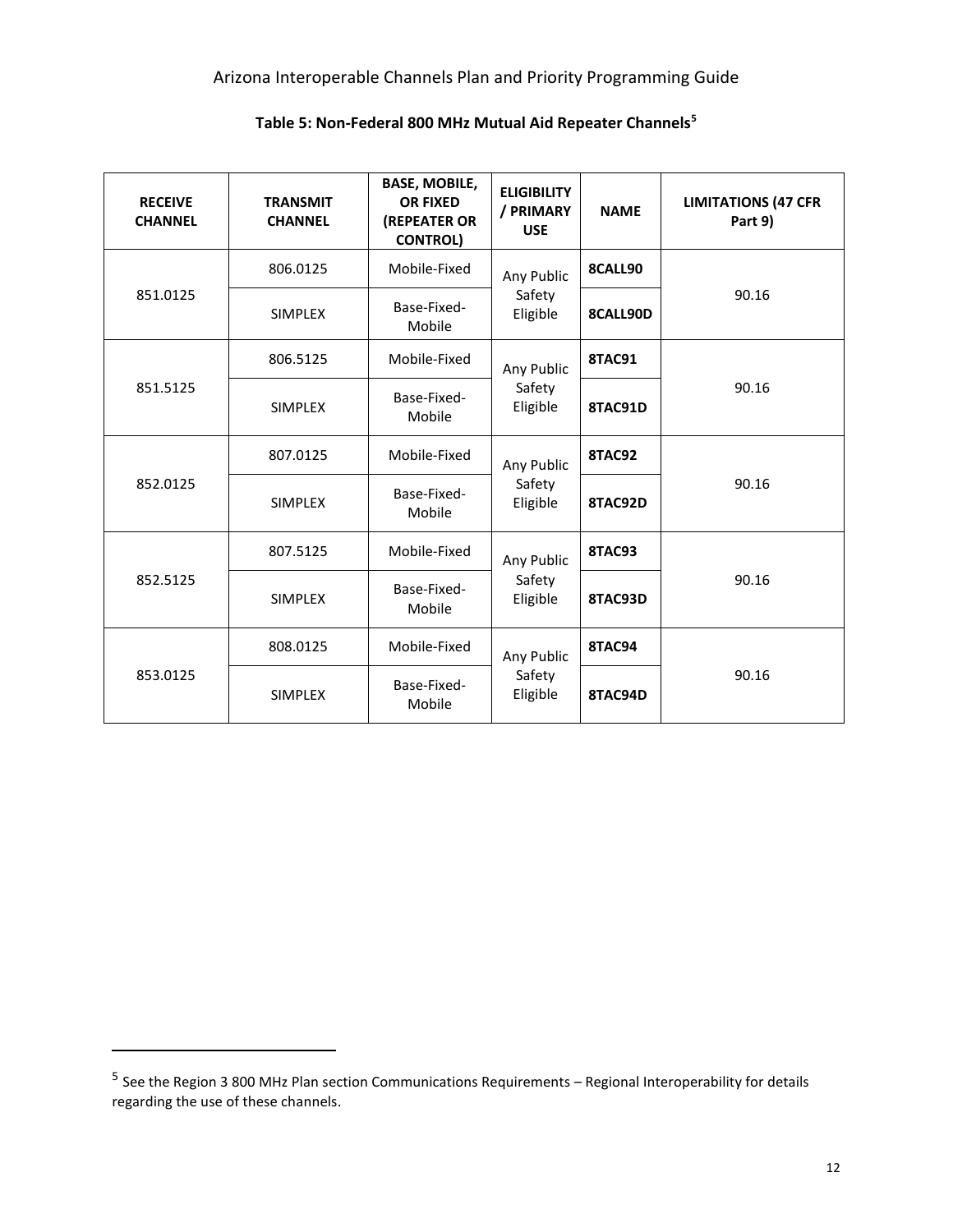## <span id="page-16-0"></span>**APPENDIX A**

#### <span id="page-16-1"></span>**Arizona Statewide Interoperable Channel Plan - Priority Programming Guides**

The Statewide Interoperability Executive Committee (SIEC) has approved these "priority programming guides" to standardize and increase interoperable communications throughout the state in the VHF, UHF, 700 and 800 MHz bands. It is suggested each agency incorporate these channels into their channel plan the next time their radios are programmed.

#### <span id="page-16-2"></span>**VHF**

<span id="page-16-3"></span>

|                | <b>NAME</b>   | <b>BANDWIDTH</b> | <b>RX FREQ</b> | <b>RX CTCSS</b> | <b>TX FREQ</b> | <b>TX CTCSS</b> |
|----------------|---------------|------------------|----------------|-----------------|----------------|-----------------|
|                |               |                  | <b>MHz</b>     | Hz              | <b>MHz</b>     | Hz              |
|                |               |                  |                |                 |                |                 |
| $\mathbf{1}$   | VAIRS1        | 12.5 kHz         | 155.4750       | <b>CSQ</b>      | 155.1900       | 141.3           |
| $\overline{2}$ | <b>VAIRS2</b> | 12.5 kHz         | 155.4750       | <b>CSQ</b>      | 155.1900       | 131.8           |
| 3              | <b>VAIRS3</b> | 12.5 kHz         | 155.4750       | <b>CSQ</b>      | 155.1900       | 110.9           |
| 4              | VAIRS4        | 12.5 kHz         | 155.4750       | <b>CSQ</b>      | 155.1900       | 123.0           |
| 5              | <b>VAIRS5</b> | 12.5 kHz         | 155.4750       | <b>CSQ</b>      | 155.1900       | 167.9           |
| 6              | VSAR16        | 12.5 kHz         | 155.1600       | <b>CSQ</b>      | 155.1600       | 127.3           |
| $\overline{7}$ | VFIRE21       | 12.5 kHz         | 154.2800       | <b>CSQ</b>      | 154.2800       | <b>CSQ</b>      |
| 8              | VMED28        | 12.5 kHz         | 155.3400       | <b>CSQ</b>      | 155.3400       | <b>CSQ</b>      |
| 9              | VLAW31        | 12.5 kHz         | 155.4750       | <b>CSQ</b>      | 155.4750       | <b>CSQ</b>      |
| 10             | VCALL10       | 12.5 kHz         | 155.7525       | 156.7           | 155.7525       | 156.7           |
| 11             | VTAC11        | 12.5 kHz         | 151.1375       | 156.7           | 151.1375       | 156.7           |
| 12             | VTAC12        | 12.5 kHz         | 154.4525       | 156.7           | 154.4525       | 156.7           |
| 13             | VTAC13        | 12.5 kHz         | 158.7375       | 156.7           | 158.7375       | 156.7           |
| 14             | VTAC14        | 12.5 kHz         | 159.4725       | 156.7           | 159.4725       | 156.7           |
| 15             | VTAC36*       | 12.5 kHz         | 151.1375       | 156.7           | 159.4725       | 136.5           |
| 16             | VTAC37*       | 12.5 kHz         | 154.4525       | 156.7           | 158.7375       | 136.5           |

#### **Table 6: Statewide VHF Priority Programming Guide**

\*NOTE: The use of tactical repeater pairs VTAC36/37 will supersede the use of VTAC11-14 since their Rx/Tx frequencies will be in use. In other words;

- VTAC36 uses the Rx of VTAC11 and the Tx of VTAC14 with a 8.335 MHz separation.

- VTAC37 uses the Rx of VTAC12 and the Tx of VTAC13 with a 4.285 MHz separation.

*NOTE: VTAC33 and VTAC34 were replaced by VTAC36 and VTAC37 on January 11, 2012*

*NOTE: VSAR16 was formally STATE SAR or SAR NFM*

VFIRE21 in Arizona is commonly used for medical landing zones (LZ).

VMED28 is the first choice for medical landing zones (LZ) under events that are primarily under federal coordination.

Radios capable of being programmed in analog, digital or mixed modes should use mixed mode for receive, where possible.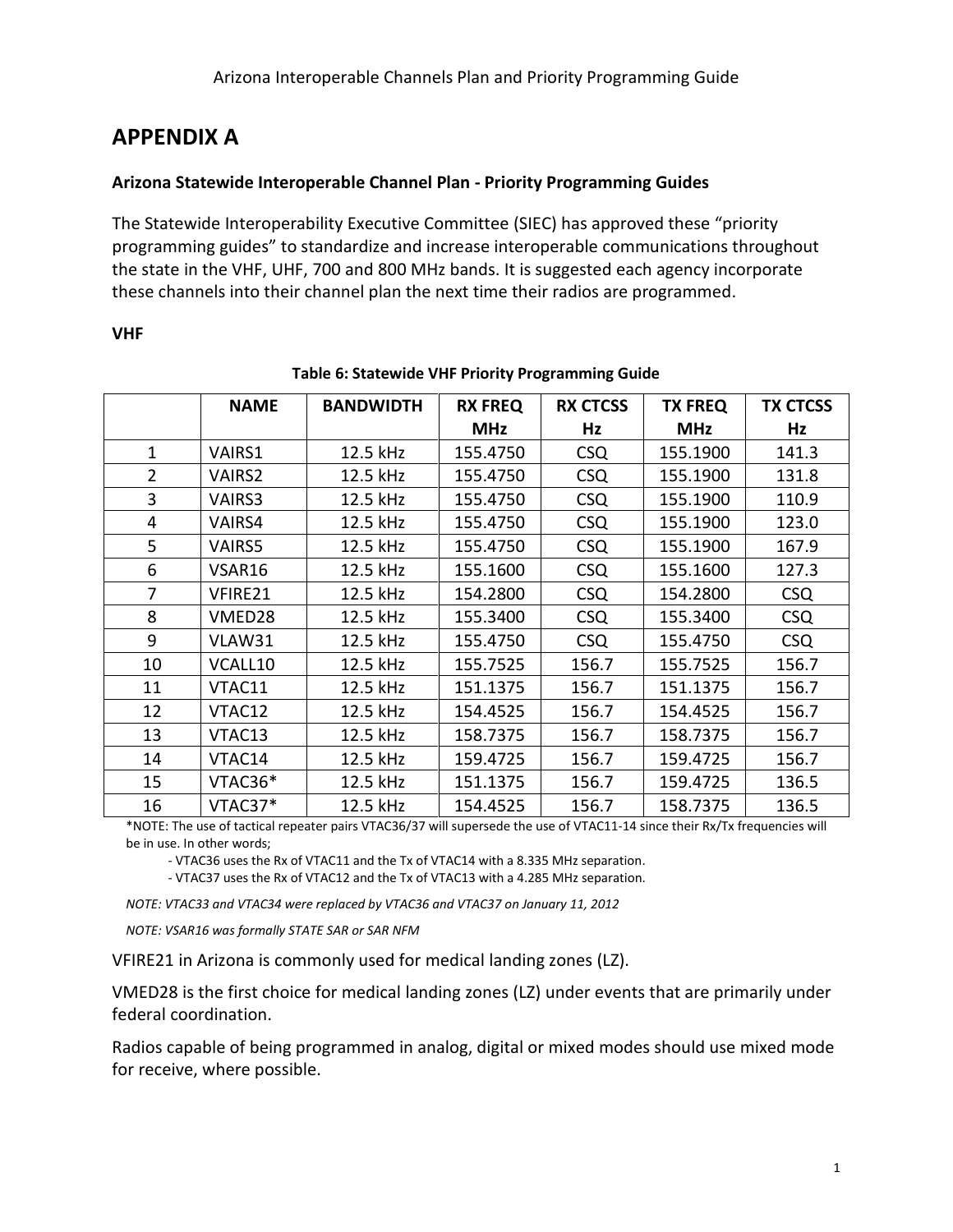<span id="page-17-0"></span>**UHF**

<span id="page-17-1"></span>

|                | <b>NAME</b> | <b>BANDWIDTH</b> | <b>RX FREQ</b> | <b>RX CTCSS</b> | <b>TX FREQ</b> | <b>TX CTCSS</b> |
|----------------|-------------|------------------|----------------|-----------------|----------------|-----------------|
|                |             |                  | <b>MHz</b>     | Hz              | <b>MHz</b>     | Hz              |
| 1              | UAIRS1      | 12.5 kHz         | 460.3750       | <b>CSQ</b>      | 465.3750       | 141.3           |
| $\overline{2}$ | UAIRS2      | 12.5 kHz         | 460.3750       | <b>CSQ</b>      | 465.3750       | 131.8           |
| 3              | UAIRS3      | 12.5 kHz         | 460.3750       | <b>CSQ</b>      | 465.3750       | 110.9           |
| 4              | UAIRS4      | 12.5 kHz         | 460.3750       | <b>CSQ</b>      | 465.3750       | 123.0           |
| 5              | UAIRS5      | 12.5 kHz         | 460.3750       | <b>CSQ</b>      | 465.3750       | 167.9           |
| 6              | UAIRS_D     | 12.5 kHz         | 460.3750       | <b>CSQ</b>      | 460.3750       | 100.0           |
| 7              | UCALL40     | 12.5 kHz         | 453.2125       | <b>CSQ</b>      | 458.2125       | 156.7           |
| 8              | UCALL40D    | 12.5 kHz         | 453.2125       | <b>CSQ</b>      | 453.2125       | 156.7           |
| 9              | UTAC41      | 12.5 kHz         | 453.4625       | <b>CSQ</b>      | 458.4625       | 156.7           |
| 10             | UTAC41D     | 12.5 kHz         | 453.4625       | <b>CSQ</b>      | 453.4625       | 156.7           |
| 11             | UTAC42      | 12.5 kHz         | 453.7125       | <b>CSQ</b>      | 458.7125       | 156.7           |
| 12             | UTAC42D     | 12.5 kHz         | 453.7125       | <b>CSQ</b>      | 453.7125       | 156.7           |
| 13             | UTAC43      | 12.5 kHz         | 453.8625       | <b>CSQ</b>      | 458.8625       | 156.7           |
| 14             | UTAC43D     | 12.5 kHz         | 453.8625       | <b>CSQ</b>      | 453.8625       | 156.7           |
| 15             | MED-5D      | 12.5 kHz         | 463.1000       | <b>CSQ</b>      | 463.1000       | 136.5           |
| 16             |             |                  |                |                 |                |                 |

**Table 7: Statewide UHF Priority Programming Guide**

Radios capable of being programmed in analog, digital or mixed modes should use mixed mode for receive, where possible.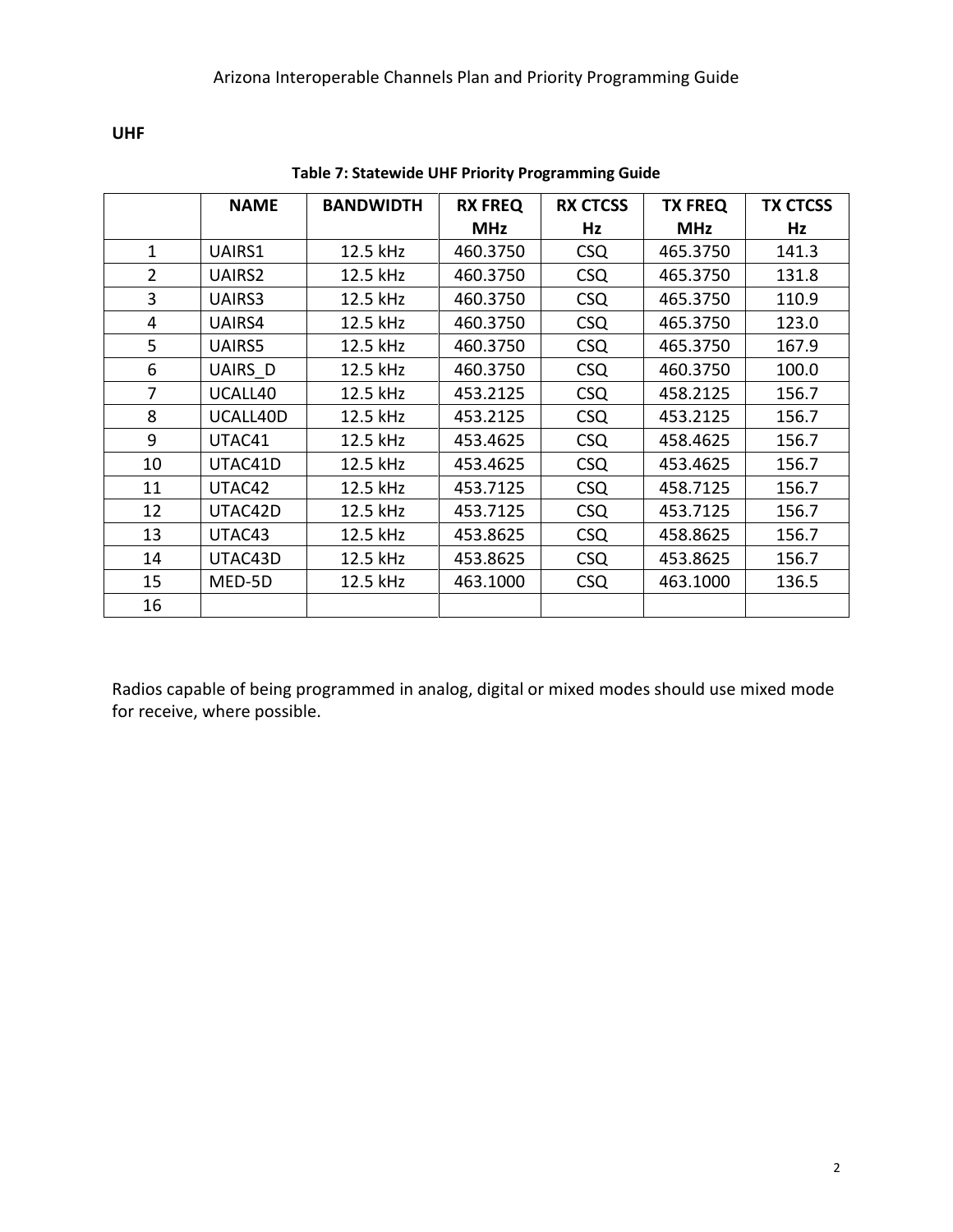#### <span id="page-18-0"></span>**800 MHz**

The regional AIRS channels, AIRS1 through AIRS5, have CTCSS tones only used in Arizona. The 8TAC91 through 8TAC94 channels are also national channels. Optionally, the channel name can be modified when used in the direct or talk around mode with the addition of "D" to the end of the channel name (for example, 8TAC92D).

<span id="page-18-2"></span>

|                |                       | <b>BAND-</b> |                    |                    |                    |                    |
|----------------|-----------------------|--------------|--------------------|--------------------|--------------------|--------------------|
|                | <b>NAME</b>           | <b>WIDTH</b> | <b>RX FREQ MHz</b> | <b>RX CTCSS Hz</b> | <b>TX FREQ MHz</b> | <b>TX CTCSS Hz</b> |
| 1              | 8AIRS1                | 20 kHz       | 851.0125           | <b>CSQ</b>         | 806.0125           | 141.3              |
| $\overline{2}$ | 8AIRS2                | 20 kHz       | 851.0125           | <b>CSQ</b>         | 806.0125           | 131.8              |
| 3              | 8AIRS3                | 20 kHz       | 851.0125           | <b>CSQ</b>         | 806.0125           | 110.9              |
| 4              | 8AIRS4                | 20 kHz       | 851.0125           | <b>CSQ</b>         | 806.0125           | 123.0              |
| 5              | 8AIRS5                | 20 kHz       | 851.0125           | <b>CSQ</b>         | 806.0125           | 167.9              |
| 6              | 8CALL90               | 20 kHz       | 851.0125           | 156.7              | 806.0125           | 156.7              |
| 7              | 8TAC91                | 20 kHz       | 851.5125           | 156.7              | 806.5125           | 156.7              |
| 8              | 8TAC91D               | 20 kHz       | 851.5125           | 156.7              | 851.5125           | 156.7              |
| 9              | 8TAC92                | 20 kHz       | 852.0125           | 156.7              | 807.0125           | 156.7              |
| 10             | 8TAC92D               | 20 kHz       | 852.0125           | 156.7              | 852.0125           | 156.7              |
| 11             | 8TAC93                | 20 kHz       | 852.5125           | 156.7              | 807.5125           | 156.7              |
| 12             | 8TAC93D               | 20 kHz       | 852.5125           | 156.7              | 852.5125           | 156.7              |
| 13             | 8TAC94                | 20 kHz       | 853.0125           | 156.7              | 808.0125           | 156.7              |
| 14             | 8TAC94D               | 20 kHz       | 853.0125           | 156.7              | 853.0125           | 156.7              |
| 15             | 8AZTAC5+              | 20 kHz       | 851.0375           | 156.7              | 806.0375           | 156.7              |
| 16             | 8AZTAC5D <sup>+</sup> | 20 kHz       | 851.0375           | 156.7              | 851.0375           | 156.7              |

† See: Restrictions on the use of 8AZTAC5 and 8AZTAC5D

Radios capable of being programmed in analog, digital or mixed modes should use mixed mode for receive, where possible.

#### <span id="page-18-1"></span>**Restrictions on the use of 8AZTAC5 and 8AZTAC5D**

The use of 8AZTAC5 and 8AZTAC5D are unique to Arizona with the approval of the Region 3 - 800 MHz Regional Planning Committee. The names of 8TAC95 and 8TAC95D were changed to 8AZTAC5 and 8AZTAC5D on January 11, 2012. These frequencies were also previously called 8TAC5 and 8TAC5D.

The 8AZTAC5 channel must be licensed. License to the 8AZTAC5D channel is provided under the same 8AZTAC5 license.

The Arizona 800 MHz Regional Plan states that all interoperability channel licensees for Mobile Relay (FB2), or Fixed Stations (FB) shall be obtained by and in the name of the entity authorized by the Arizona Regional Review Committee. Other base radios shall be licensed in the name of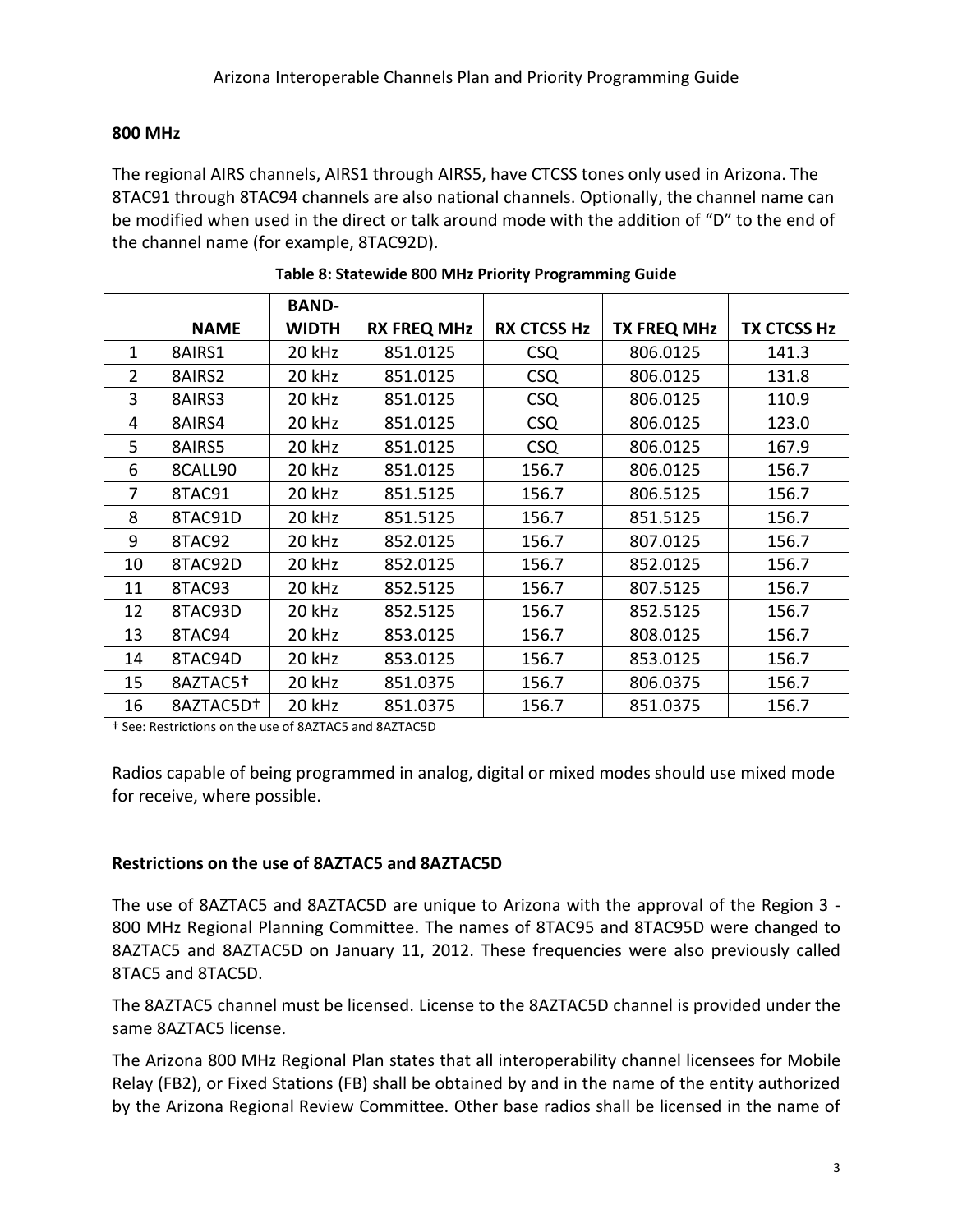the applicant agency. In accordance with FCC Report and Order General Docket 87-112, vehicular, portable, and aircraft stations using either the five National channels or the Statewide interoperability channel frequencies may operate without further FCC authorization. However, the prospective vehicular/portable/aircraft user must comply with 4.5.4 of this section. (See the Arizona Regional Review Committee's (ARRC), Arizona 800 MHz Regional Plan – Section 4.4: Application Procedures.)

The Arizona 800 MHz Regional Plan also states that use of these two frequencies is prohibited in some areas in the Counties bordering California; however, it shall be included in all portable/mobile equipment in all other areas. Use of these two frequencies in La Paz and Mohave Counties is subject to interference from a State of California transmitter located near Needles, California and use is prohibited within a 70 mile radius of the transmitter located at 34º 40' 54"N, 114º 41' 24"W. (See the Arizona Regional Review Committee's (ARRC), Arizona 800 MHz Regional Plan – Section 4.5.2.1: Monitoring Requirements.)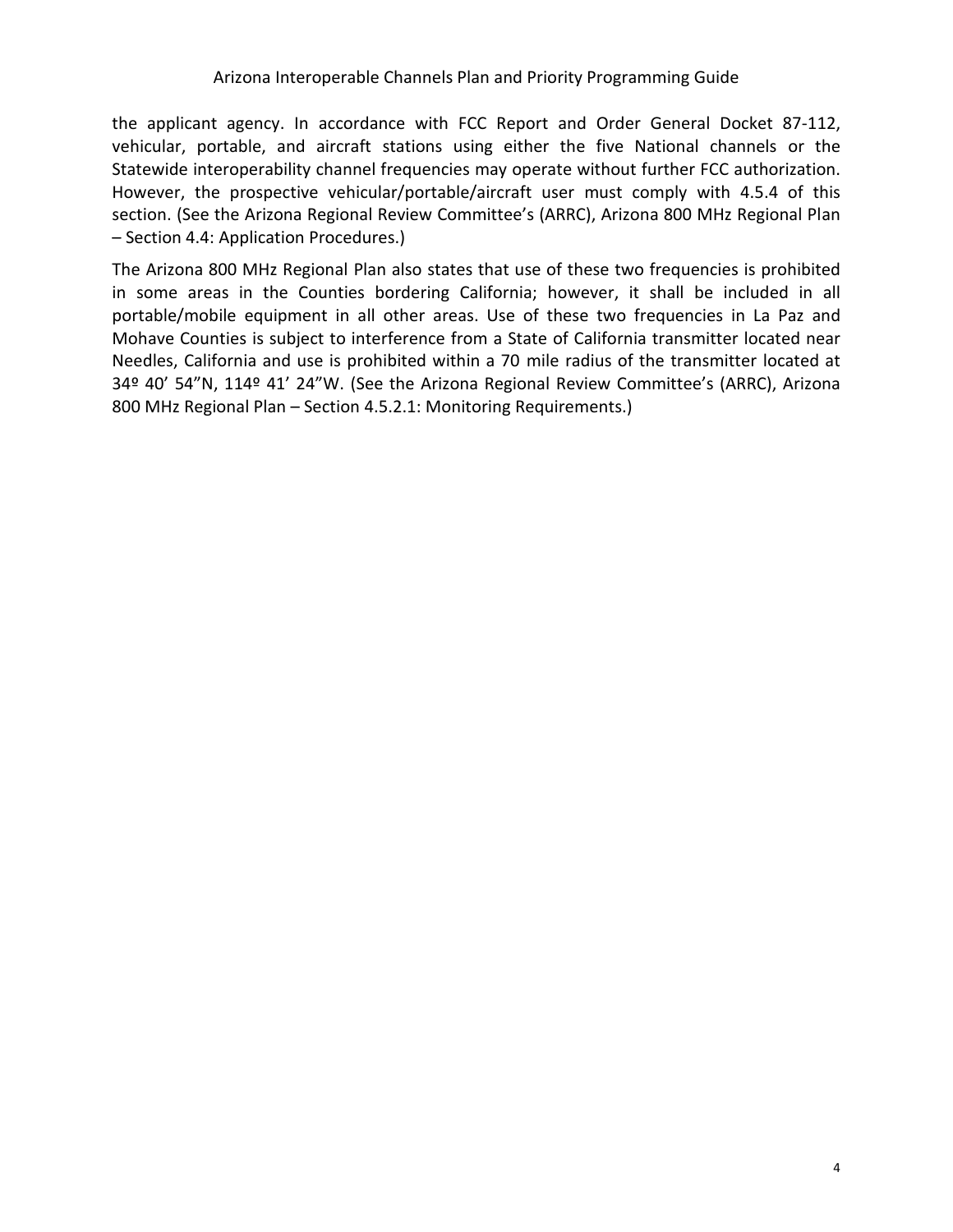#### <span id="page-20-0"></span>**700 MHz**

<span id="page-20-1"></span>

|    |             | <b>BAND-</b> |                    |               |                    |               |
|----|-------------|--------------|--------------------|---------------|--------------------|---------------|
|    | <b>NAME</b> | <b>WIDTH</b> | <b>RX FREQ MHz</b> | <b>RX NAC</b> | <b>TX FREQ MHz</b> | <b>TX NAC</b> |
| 1  | 7CALL50     | 12.5 kHz     | 769.24375          | 3966 or \$F7E | 799.24375          | 659 or \$293  |
| 2  | 7CALL50D    | 12.5 kHz     | 769.24375          | 3966 or \$F7E | 769.24375          | 659 or \$293  |
| 3  | 7MED65      | 12.5 kHz     | 769.39375          | 3966 or \$F7E | 799.39375          | 659 or \$293  |
| 4  | 7MED65D     | 12.5 kHz     | 769.39375          | 3966 or \$F7E | 769.39375          | 659 or \$293  |
| 5  | 7TAC55      | 12.5 kHz     | 769.74375          | 3966 or \$F7E | 799.74375          | 659 or \$293  |
| 6  | 7TAC55D     | 12.5 kHz     | 769.74375          | 3966 or \$F7E | 769.74375          | 659 or \$293  |
| 7  | 7FIRE63     | 12.5 kHz     | 769.89375          | 3966 or \$F7E | 799.89375          | 659 or \$293  |
| 8  | 7FIRE63D    | 12.5 kHz     | 769.89375          | 3966 or \$F7E | 769.89375          | 659 or \$293  |
| 9  | 7TAC56      | 12.5 kHz     | 770.24375          | 3966 or \$F7E | 800.24375          | 659 or \$293  |
| 10 | 7TAC56D     | 12.5 kHz     | 770.24375          | 3966 or \$F7E | 770.24375          | 659 or \$293  |
| 11 | 7LAW61      | 12.5 kHz     | 770.39375          | 3966 or \$F7E | 800.39375          | 659 or \$293  |
| 12 | 7LAW61D     | 12.5 kHz     | 770.39375          | 3966 or \$F7E | 770.39375          | 659 or \$293  |
| 13 | 7GTAC57     | 12.5 kHz     | 770.99375          | 3966 or \$F7E | 800.99375          | 659 or \$293  |
| 14 | 7GTAC57D    | 12.5 kHz     | 770.99375          | 3966 or \$F7E | 770.99375          | 659 or \$293  |
| 15 | 7CALL70     | 12.5 kHz     | 773.25625          | 3966 or \$F7E | 803.25625          | 659 or \$293  |
| 16 | 7CALL70D    | 12.5 kHz     | 773.25625          | 3966 or \$F7E | 773.25625          | 659 or \$293  |

#### **Table 9: Statewide 700 MHz Priority Programming Guide**

Radios capable of being programmed in analog, digital or mixed modes should use mixed mode for receive, where possible.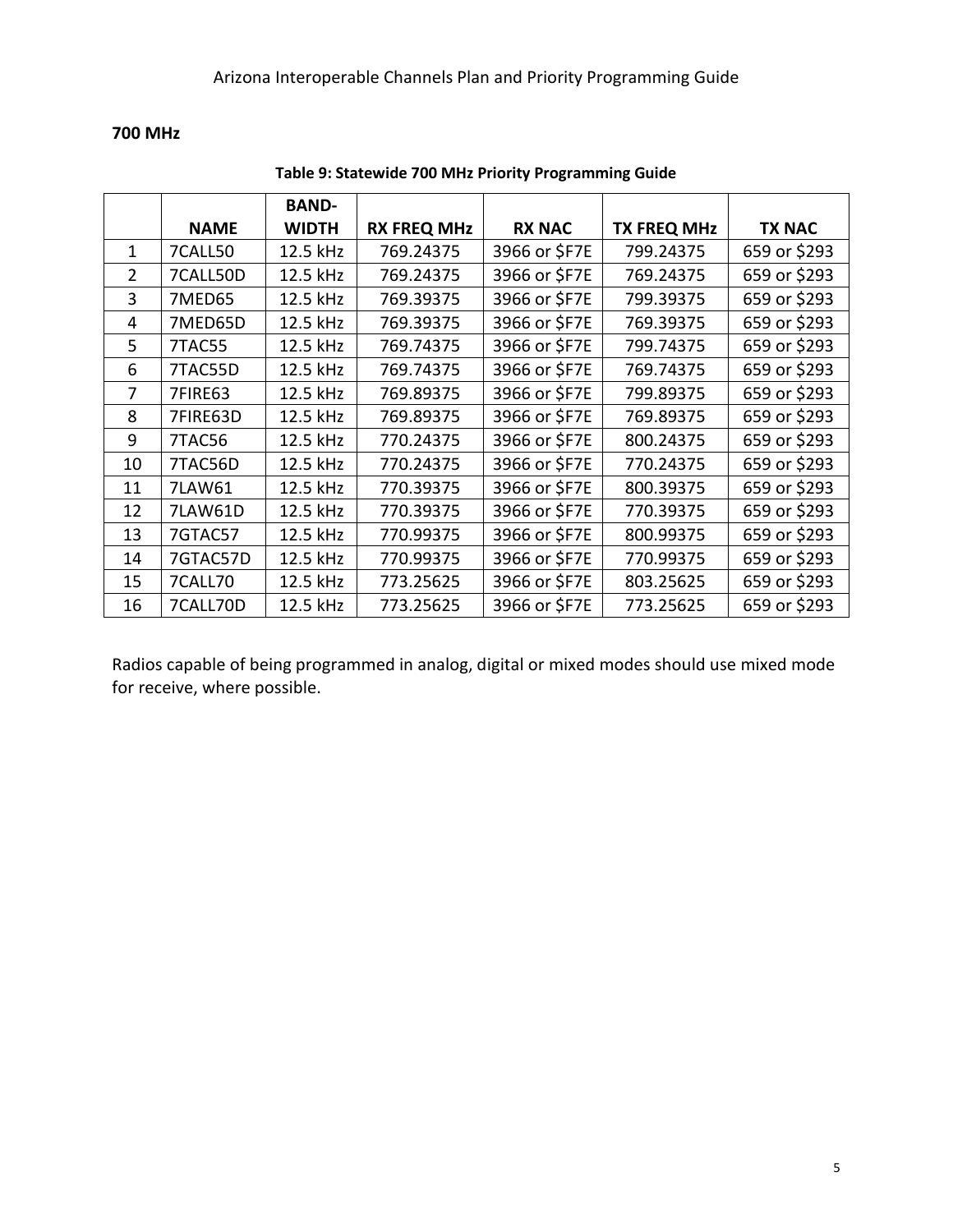#### **Federal Interoperability Incident Response (IR) and Law Enforcement (LE) Tables 10-13**

The authorization and usage of the Federal IR and LE channels are outlined by Memorandum of Understanding (MOU) between the U.S. Department of Interior and the Arizona Department of Public Safety. The intent of the MOU is to provide for interoperable frequencies between Federal and State, Tribal, County or Local agencies. FCC Licenses for usage within The State of Arizona have been granted and are on file with the DPS Wireless Systems Bureau. The Federal IR and LE channels are not to be used for any routine or administrative uses as defined by the National Telecommunications and Information Administration (NTIA). Frequency coordination or deconfliction shall be done through the Statewide Interoperability Coordinator (SWIC) or designee.

Agencies within Arizona are encouraged to program Federal IR and LE channels since they offer expansive interoperability when the need to communicate with various levels of the Federal Government is present.

#### **VHF Incident Response (IR) Federal Interoperability Channels**

| <b>Assignment</b>                                  | <b>NAME</b>     | <b>Note</b>      | <b>Mobile RX</b> | <b>Mobil TX</b> |
|----------------------------------------------------|-----------------|------------------|------------------|-----------------|
| <b>Incident Calling</b>                            | NC1             | Calling          | 169.53750        | 164.71250       |
| <b>Incident Command</b>                            | IR <sub>1</sub> | Repeater<br>Pair | 170.01250        | 165.25000       |
| <b>Medical Evacuation</b><br>Control               | IR <sub>2</sub> | Repeater<br>Pair | 170.41250        | 165.96250       |
| Logistics Control                                  | IR <sub>3</sub> | Repeater<br>Pair | 170.68750        | 166.57500       |
| <b>Interagency Convoy</b>                          | IR4             | Repeater<br>Pair | 173.03750        | 167.32500       |
| <b>Incident Calling Direct</b>                     | IR <sub>5</sub> | Direct for NC1   | 169.53750        | 169.53750       |
| <b>Incident Command Direct</b>                     | IR <sub>6</sub> | Direct for IR1   | 170.01250        | 170.01250       |
| <b>Medical Evacuation</b><br><b>Control Direct</b> | IR <sub>7</sub> | Direct for IR2   | 170.41250        | 170.41250       |
| Logistics Control Direct                           | IR <sub>8</sub> | Direct for IR3   | 170.68750        | 170.68750       |
| <b>Interagency Convoy</b><br>Direct                | IR9             | Direct for IR4   | 173.03750        | 173.03750       |

#### **Table 10: Arizona Licensed VHF IR Federal Interoperability Channels**

Default operations should be carrier squelch receive and **CTCSS 167.9 Hz** TX. If the user can enable/disable CTCSS on RX, **CTCSS 167.9 Hz** on RX is encouraged. All Channels are analog and NARROWBAND only.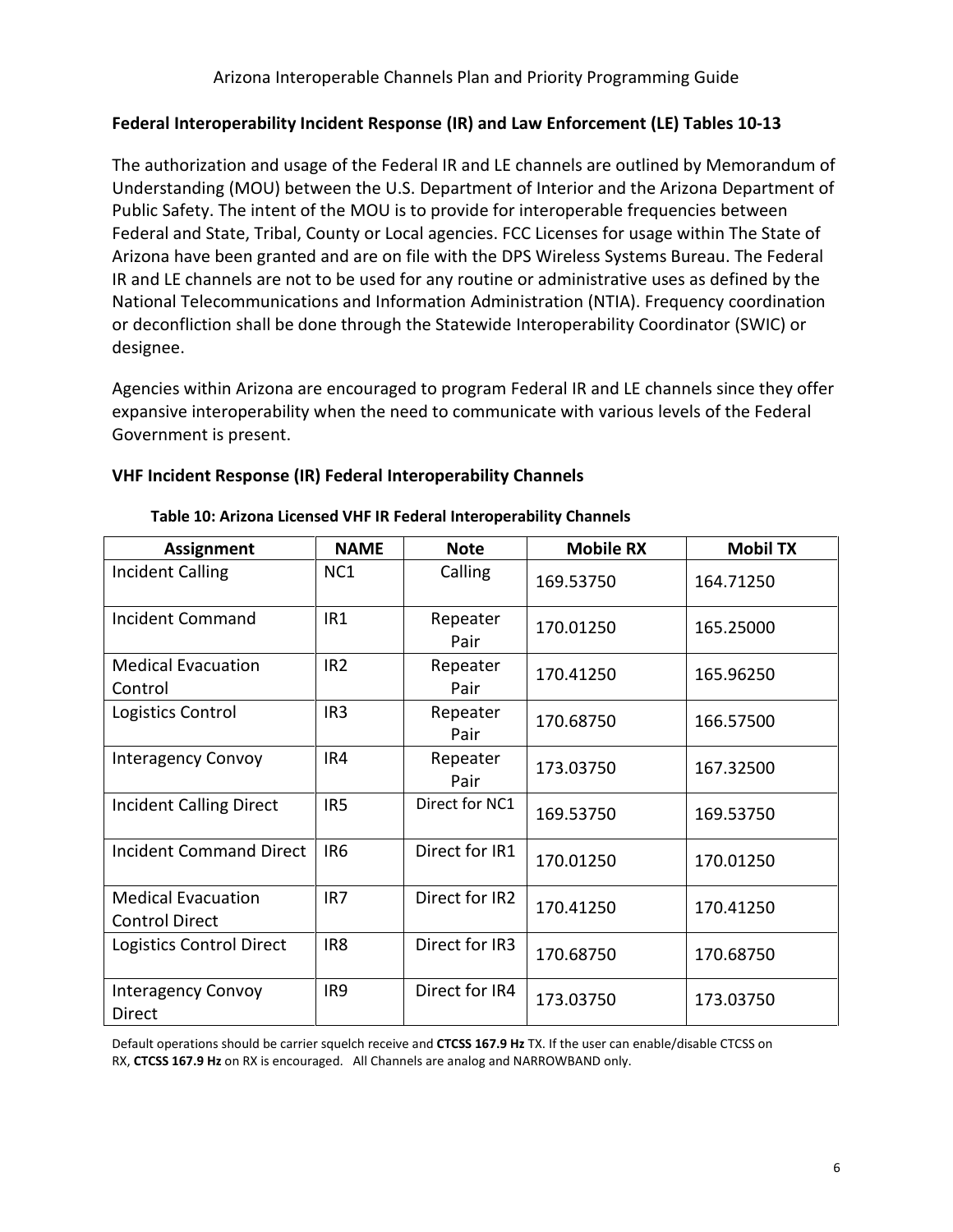#### **VHF Law Enforcement (LE) Federal Interoperability Channels**

#### **Table 11: Arizona Licensed VHF (LE) Federal Interoperability Channels**

| Description | <b>NAME</b>     | Note                      | Mobile RX | Mobile TX     | <b>CTCSS or NAC</b> |
|-------------|-----------------|---------------------------|-----------|---------------|---------------------|
| Calling     | LE A            | Analog                    | 167.08750 | 167.0875 (S)  | 167.9 Tx,<br>CSQ Rx |
| Tactical    | $LE_1$          | Analog                    | 167.08750 | 162.08750     | 167.9 Tx,<br>CSQ Rx |
| Tactical    | LE <sub>2</sub> | Digital                   | 167.25000 | 162.26250     | \$68F (167910)      |
| Tactical    | LE <sub>3</sub> | Digital                   | 167.75000 | 162.83750     | \$68F (167910)      |
| Tactical    | LE <sub>4</sub> | Digital                   | 168.11250 | 163.28750     | \$68F (167910)      |
| Tactical    | LE <sub>5</sub> | Digital                   | 168.46250 | 163.42500     | \$68F (167910)      |
| Tactical    | LE <sub>6</sub> | Digital<br>Direct for LE2 | 167.25000 | 167.25000 (S) | \$68F (167910)      |
| Tactical    | LE <sub>7</sub> | Digital<br>Direct for LE3 | 167.75000 | 167.75000 (S) | \$68F (167910)      |
| Tactical    | LE <sub>8</sub> | Digital<br>Direct for LE4 | 168.11250 | 168.11250(S)  | \$68F (167910)      |
| Tactical    | LE <sub>9</sub> | Digital<br>Direct for LE5 | 168.46250 | 168.46250 (S) | \$68F (167910)      |

Analog default operations should be carrier squelch receive and CTCSS 167.9 Hz TX (LE A and LE 1). If the user can enable/disable CTCSS on RX, CTCSS 167.9 Hz on RX is encouraged. All Channels are NARROWBAND only.

Channels shown with NAC code of \$68F are P25 Digital (LE 2 – LE 9). Digital default operations will use the NTIA Interoperability NAC code of \$68F.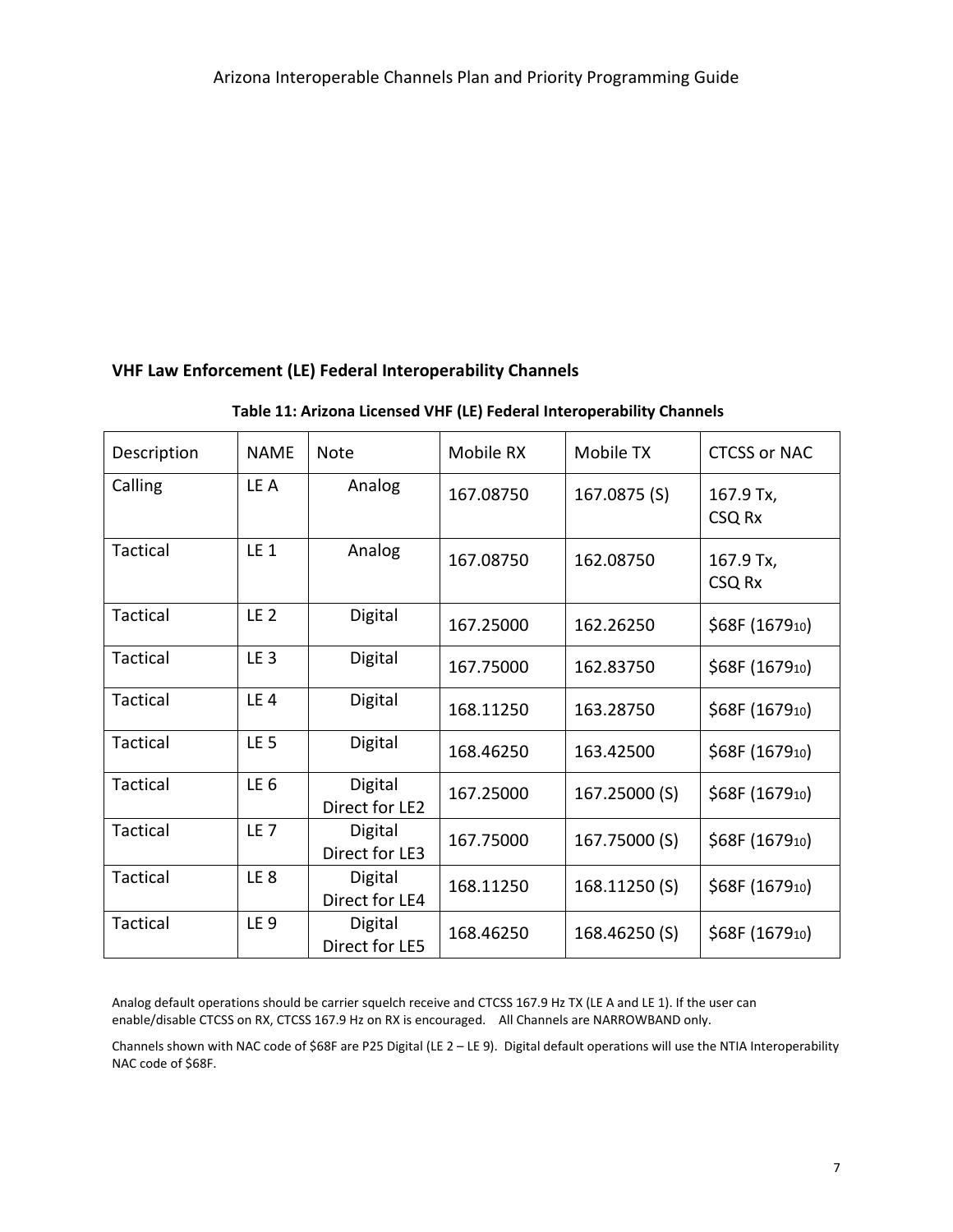#### **UHF Incident Response (IR) Federal Interoperability Channels**

| Assignment                            | <b>NAME</b>     | <b>Note</b>                   | Mobile RX | Mobile TX     |
|---------------------------------------|-----------------|-------------------------------|-----------|---------------|
| <b>Incident Calling</b>               | NC <sub>2</sub> | Calling                       | 410.23750 | 419.23750     |
| Ad hoc                                | IR 10           | Repeater<br>Pair              | 410.43750 | 419.43750     |
| Ad hoc                                | IR 11           | Repeater<br>Pair              | 410.63750 | 419.63750     |
| <b>SAR Incident Command</b>           | <b>IR 12</b>    | Repeater<br>Pair              | 410.83750 | 419.83750     |
| Ad hoc                                | <b>IR 13</b>    | Direct                        | 413.18750 | 413.18750 (S) |
| <b>Interagency Convoy</b>             | <b>IR 14</b>    | Direct                        | 413.21250 | 413.21250 (S) |
| <b>Interagency Calling Direct</b>     | <b>IR 15</b>    | Direct for<br>NC <sub>2</sub> | 410.23750 | 410.23750 (S) |
| Ad hoc (Direct)                       | <b>IR 16</b>    | Direct for<br>IR 10           | 410.43750 | 410.43750 (S) |
| Ad hoc (Direct)                       | <b>IR 17</b>    | Direct for<br><b>IR 11</b>    | 410.63750 | 410.63750 (S) |
| <b>SAR Incident Command</b><br>Direct | <b>IR 18</b>    | Direct for<br><b>IR 12</b>    | 410.83750 | 410.83750 (S) |

#### **Table 12: Arizona Licensed UHF (IR) Federal Interoperability Channels**

Default analog operations should be carrier squelch receive and **CTCSS 167.9** Hz TX. If the user can enable/disable CTCSS on RX, **CTCSS 167.9 Hz** on RX is encouraged. All Channels are **analog** and NARROWBAND only.